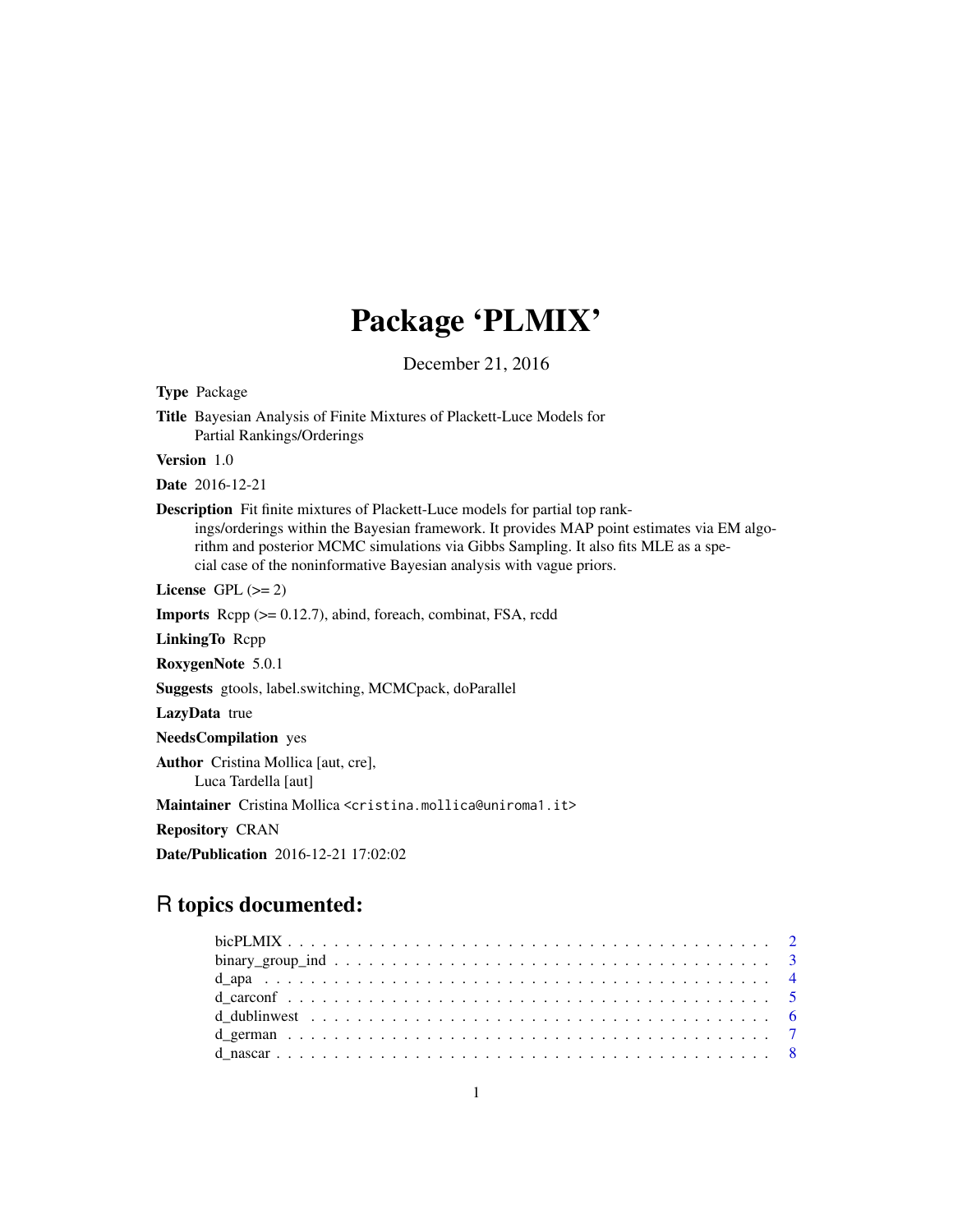#### <span id="page-1-0"></span> $2 \t\t 2$

#### **Index** [33](#page-32-0)

<span id="page-1-1"></span>bicPLMIX *BIC for a mixture of Plackett-Luce models*

# Description

Compute BIC value for a mixture of Plackett-Luce models fitted to partial orderings.

# Usage

bicPLMIX(max\_log\_lik, ref\_known, weights, pi\_inv, ref\_vary)

# Arguments

| max_log_lik | Maximized log-likelihood value.                                                              |
|-------------|----------------------------------------------------------------------------------------------|
| ref_known   | Logical: whether the component-specific reference orders are known (not to be<br>estimated). |
| weights     | Numeric vector of $G$ mixture weights.                                                       |
| pi_inv      | Numeric $N \times K$ data matrix of partial orderings.                                       |
| ref_vary    | Logical: whether the reference orders vary across mixture components.                        |

# Details

The max\_log\_lik argument corresponding to the MLE solution can be obtained from the MAP estimation with flat priors by using the [mapPLMIX](#page-14-1) function with the default prior setting.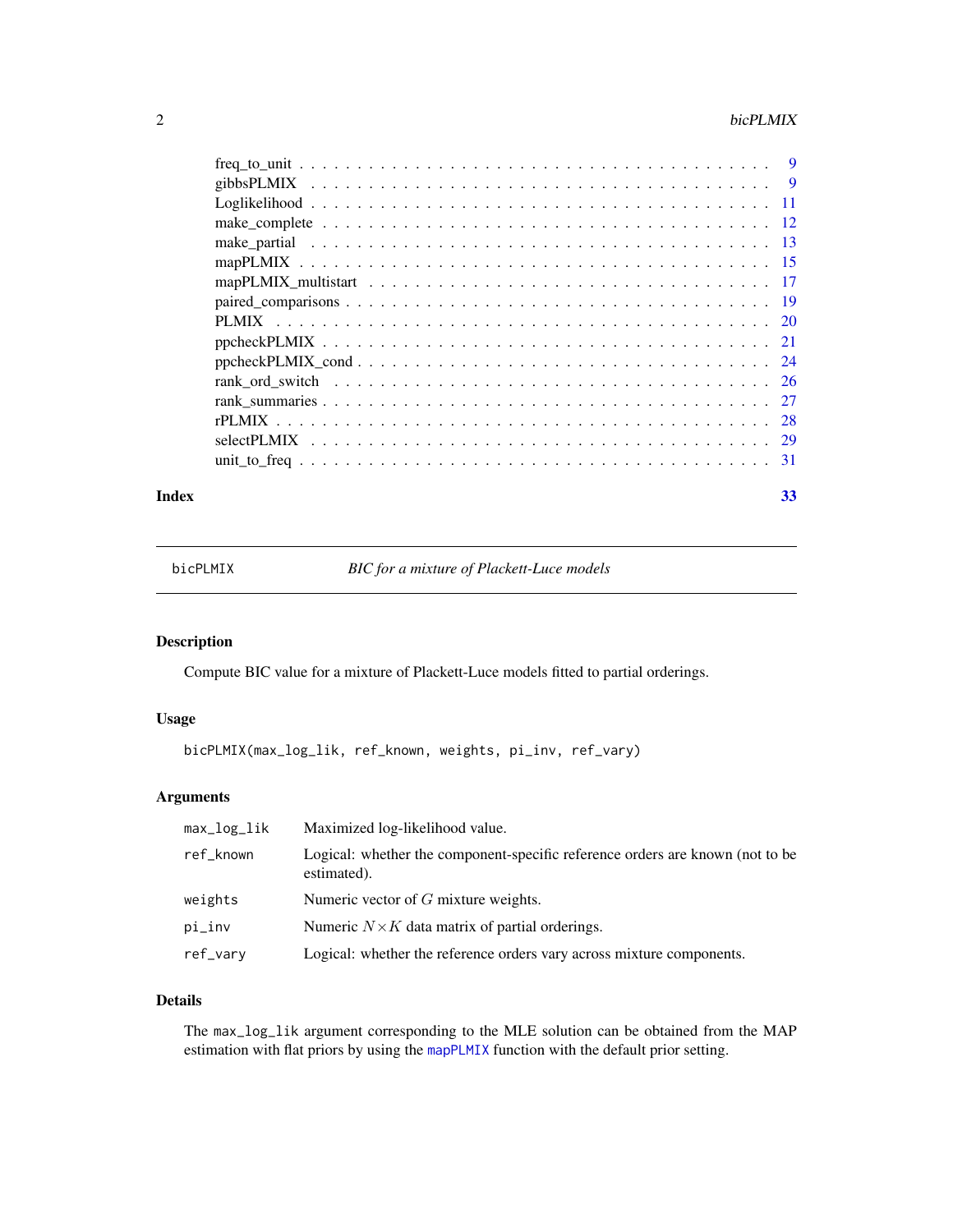<span id="page-2-0"></span>binary\_group\_ind 3

# Value

A list of two named objects:

max\_log\_lik The max\_log\_lik argument. bic BIC value.

# Author(s)

Cristina Mollica and Luca Tardella

# References

Mollica, C., Tardella, L. (2016). Bayesian Plackett-Luce mixture models for partially ranked data. *Psychometrika* (published online), DOI: 10.1007/s11336-016-9530-0.

Mollica, C., Tardella, L. (2014). Epitope profiling via mixture modeling for ranked data. *Statistics in Medicine*, 33(21), pages 3738–3758, ISSN: 0277-6715, DOI: 10.1002/sim.6224.

# See Also

[mapPLMIX](#page-14-1)

#### Examples

```
library(PLMIX)
data(d_carconf)
K <- ncol(d_carconf)
G \le -3n.starting=2
outputMAP_multistart <- mapPLMIX_multistart(pi_inv=d_carconf, K=K, G=G,
                                            n_start=n.starting, n_iter=400*G)
outputMAP_multistart$mod$bic
# Equivalently,
bicPLMIX(max_log_lik=max(outputMAP_multistart$mod$log_lik), ref_known=TRUE,
         weights=outputMAP_multistart$mod$W_map, pi_inv=d_carconf, ref_vary=FALSE)$bic
```
<span id="page-2-1"></span>binary\_group\_ind *Binary group membership matrix*

#### Description

Construct the binary group membership matrix from the multinomial classification vector.

#### Usage

binary\_group\_ind(class, G)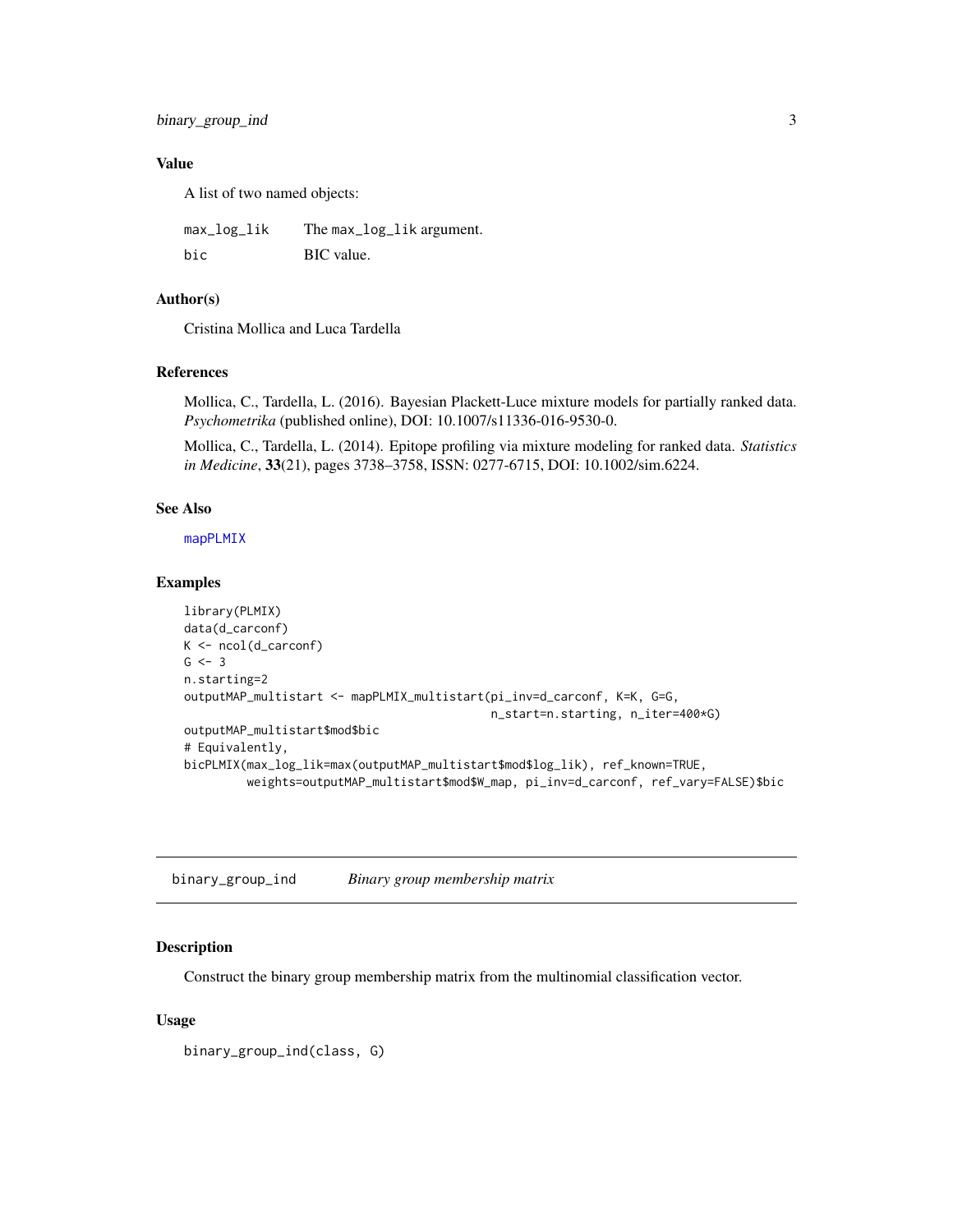#### <span id="page-3-0"></span>Arguments

| class | Numeric vector of class memberships.  |
|-------|---------------------------------------|
| G     | Number of possible different classes. |

# Value

Numeric length(class) $\times G$  matrix of binary group memberships.

#### Author(s)

Cristina Mollica and Luca Tardella

# Examples

library(PLMIX) binary\_group\_ind(c(3,1,5),6)

d\_apa *American Psychological Association Data (partial orderings)*

# Description

The popular American Psychological Association dataset (d\_apa) contains the results of the voting ballots of the 1980 presidential election. A total of  $N = 15449$  voters ranked a maximum of  $K = 5$  candidates, conventionally classified as research psychologists (candidate 1 and 3), clinical psychologists (candidate 4 and 5) and community psychologists (candidate 2). The winner of the election was candidate 3. The dataset is composed of partial top orderings of varying lengths. Missing positions are denoted with zero entries.

#### Usage

data(d\_apa)

#### Format

Data matrix of partial orderings with  $N = 15449$  rows and  $K = 5$  columns, named as:

- rank1 Candidate occupying position 1 (most-liked).
- rank2 Candidate occupying position 2.
- rank3 Candidate occupying position 3.
- rank4 Candidate occupying position 4.
- rank6 Candidate occupying position 5 (least-liked).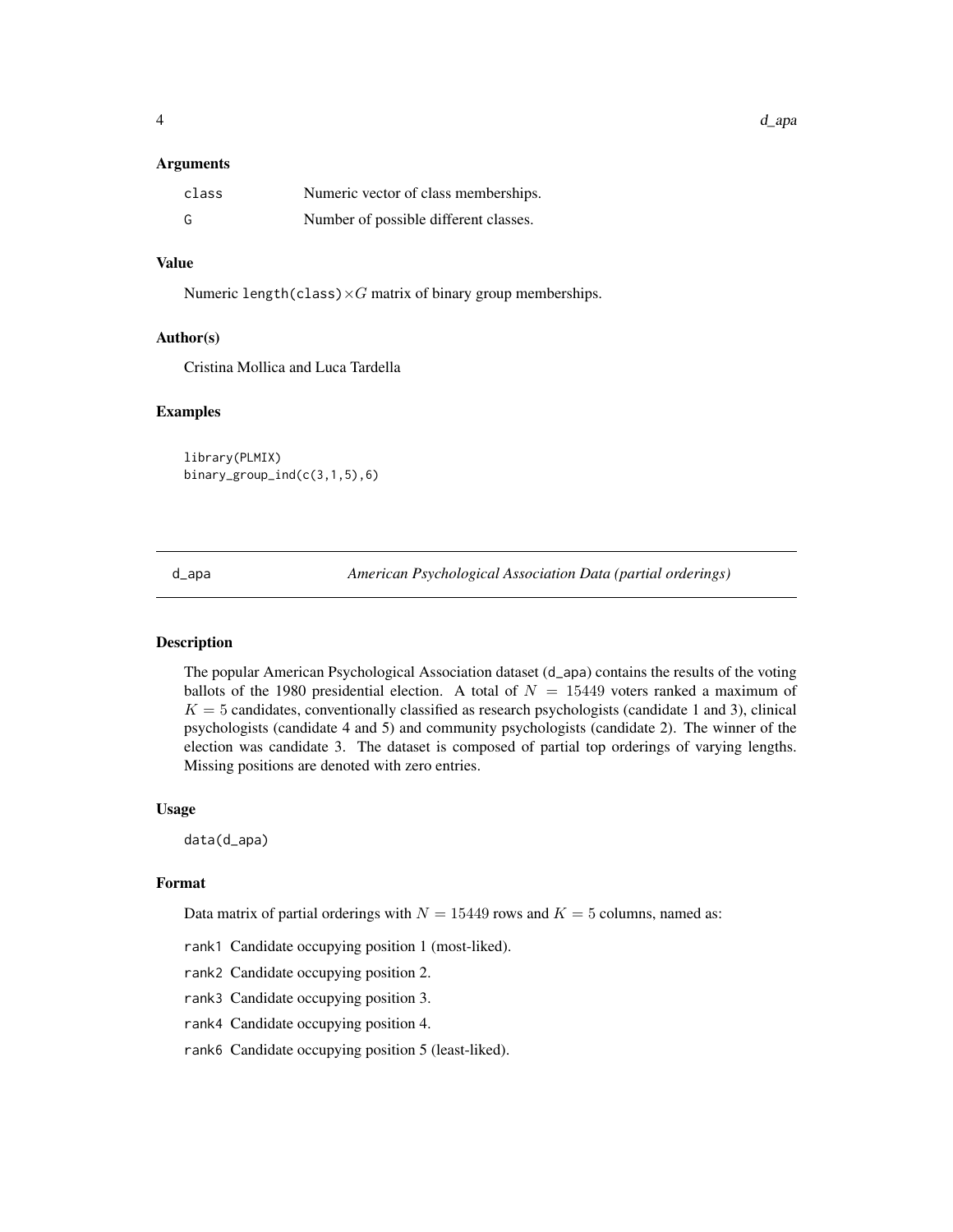#### <span id="page-4-0"></span>d\_carconf 5

#### References

Mollica, C., Tardella, L. (2016). Bayesian Plackett-Luce mixture models for partially ranked data. *Psychometrika* published online, DOI: 10.1007/s11336-016-9530-0.

Diaconis, P. W. (1988). Group representations in probability and statistics. *Lecture Notes-Monograph Series*, pages 94–96.

Diaconis, P. W. (1987). Spectral analysis for ranked data. Technical Report 282, Dept of Statistics, Stanford University.

#### Examples

data(d\_apa) head(d\_apa)

d\_carconf *Car Configurator Data (partial orderings)*

#### Description

The Car Configurator dataset (d\_carconf) came up from a marketing study aimed at investigating customer preferences toward different car features. A sample of  $N = 435$  customers were asked to construct their car by using an online configurator system and to choose among  $K = 6$  car modules in order of preference. The car features are labeled as:  $1 = \text{price}$ ,  $2 = \text{exterior design}$ ,  $3 = \text{brand}$ ,  $4$  $=$  technical equipment,  $5 =$  producing country and  $6 =$  interior design. The survey did not require a complete ranking elicitation, therefore the dataset is composed of partial top orderings of varying lengths. Missing positions are denoted with zero entries.

#### Usage

data(d\_carconf)

#### Format

Data matrix of partial orderings with  $N = 435$  rows and  $K = 6$  columns, named as:

rank1 Item occupying position 1 (most-liked).

- rank2 Item occupying position 2.
- rank3 Item occupying position 3.
- rank4 Item occupying position 4.
- rank5 Item occupying position 5.

rank6 Item occupying position 6 (least-liked).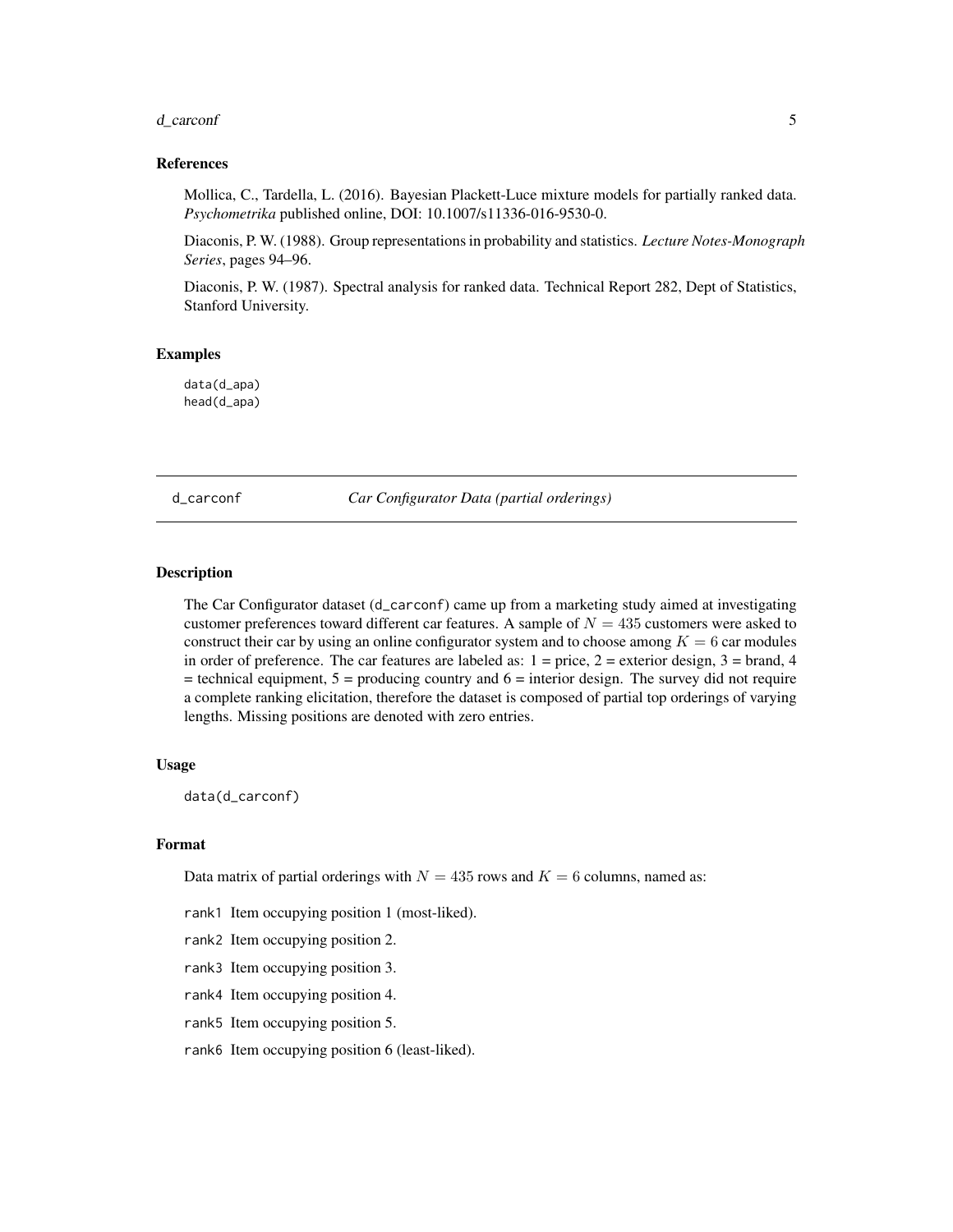#### <span id="page-5-0"></span>References

Mollica, C., Tardella, L. (2016). Bayesian Plackett-Luce mixture models for partially ranked data. *Psychometrika* published online, DOI: 10.1007/s11336-016-9530-0.

Hatzinger, R., Dittrich, R. (2012). Prefmod: An R package for modeling preferences based on paired comparisons, rankings, or ratings. *Journal of Statistical Software*, 48(10), pages 1–31.

Dabic, M., Hatzinger, R. (2009). Zielgruppenadaequate Ablaeufe in Konfigurationssystemen eine empirische Studie im Automobilmarkt - Partial Rankings. In Hatzinger, R., Dittrich, R. and Salzberger, T., editors, *Praeferenzanalyse mit R: Anwendungen aus Marketing, Behavioural Finance und Human Resource Management*. Wien: Facultas.

#### Examples

data(d\_carconf) head(d\_carconf)

d\_dublinwest *Dublin West Data (partial orderings)*

#### Description

The Dublin West dataset (d\_dublinwest) contains some results of the voting ballots of the 2002 Irish general election from the Dublin West constituency. The Irish voting system allows voters to rank the candidates in order of preferences, rather than only specify the favorite one. In the Dublin West constituency,  $N = 29988$  voters ranked a maximum of  $K = 9$  candidates, labeled as: 1 = Bonnie R.,  $2 =$  Burton J.,  $3 =$  Doherty-Ryan D.,  $4 =$  Higgins J.,  $5 =$  Lenihan B.,  $6 =$  McDonald M.,  $7 =$  Morrissey T.,  $8 =$  Smyth J. and  $9 =$  Terry S.. The dataset is composed of partial top orderings of varying lengths. Missing positions are denoted with zero entries.

#### Usage

data(d\_dublinwest)

#### Format

Data matrix of partial orderings with  $N = 29988$  rows and  $K = 9$  columns. Each row lists the candidates from the most-liked (rank1) to the least-liked (rank9) in a given voting ballot.

#### Source

The 2002 Dublin West data have been downloaded from <http://www.preflib.org/> Preflib: A Library for Preferences. In that repository, preferences with ties are also included. The original source was publicly available from the Dublin County Returning Officer at the following URL: <https://dublincountyreturningofficer.com/>.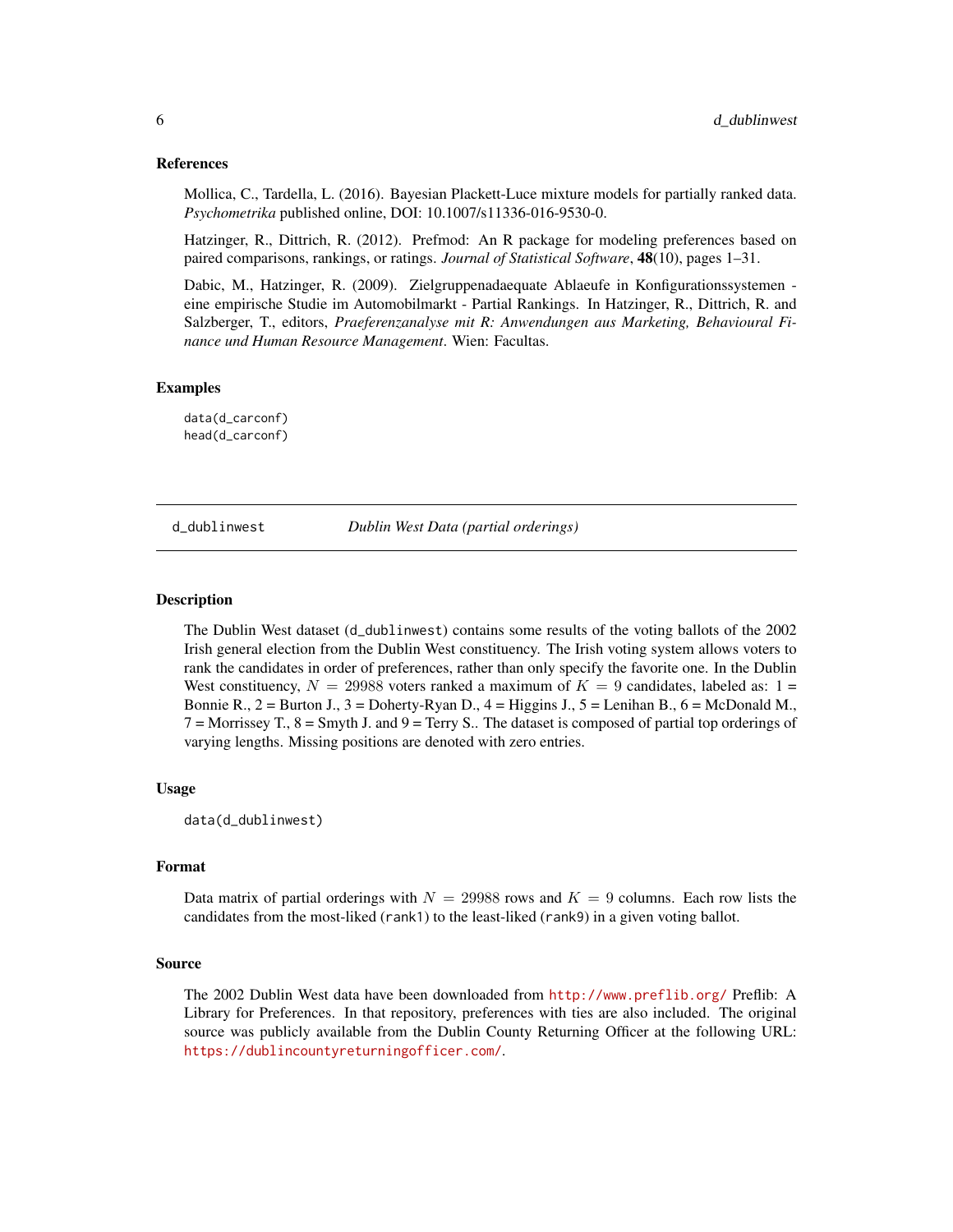#### <span id="page-6-0"></span>d\_german 7

#### References

Gormley, I. C., Murphy, T. B. (2008). Exploring Voting Blocs Within the Irish Electorate: A Mixture Modeling Approach. *Journal of the America Statistical Association*, 103(483), pages 1014– 1027.

Gormley, I. C., Murphy, T. B. (2009). A grade of membership model for rank data. *Bayesian Analysis*, 4(2), pages 65–295.

Mattei, N., Walsh, T. (2013) PrefLib: A Library of Preference Data. *Proceedings of Third International Conference on Algorithmic Decision Theory* (ADT 2013). Springer, Lecture Notes in Artificial Intelligence, November 13-15, 2013.

#### Examples

data(d\_dublinwest) head(d\_dublinwest)

d\_german *German sample Data (complete rankings)*

# Description

The German sample dataset (d\_german) is part of a comparative cross-sectional study on political actions and mass participation involving five Western countries. The dataset regards a sample of  $N = 2262$  German respondents who were asked to rank  $K = 4$  political goals in order of desirability, namely:  $1 =$  maintaining order in the nation,  $2 =$  giving people more say in the decisions of government,  $3 =$  fighting rising prices and  $4 =$  protecting freedom of speech. The dataset is composed of complete orderings.

#### Usage

data(d\_german)

# Format

Data matrix of complete orderings with  $N = 2262$  rows and  $K = 4$  columns, named as:

rank1 Political goal occupying position 1 (most desirable).

rank2 Political goal occupying position 2.

rank3 Political goal occupying position 3.

rank4 Political goal occupying position 4 (least desirable).

# References

Barnes, S. H. et al. (1979). Political action. Mass participation in five Western democracies. London: Sage.

Croon, M. A. (1989). *Latent class models for the analysis of rankings*. Advances in psychology, 60, pages 99–121.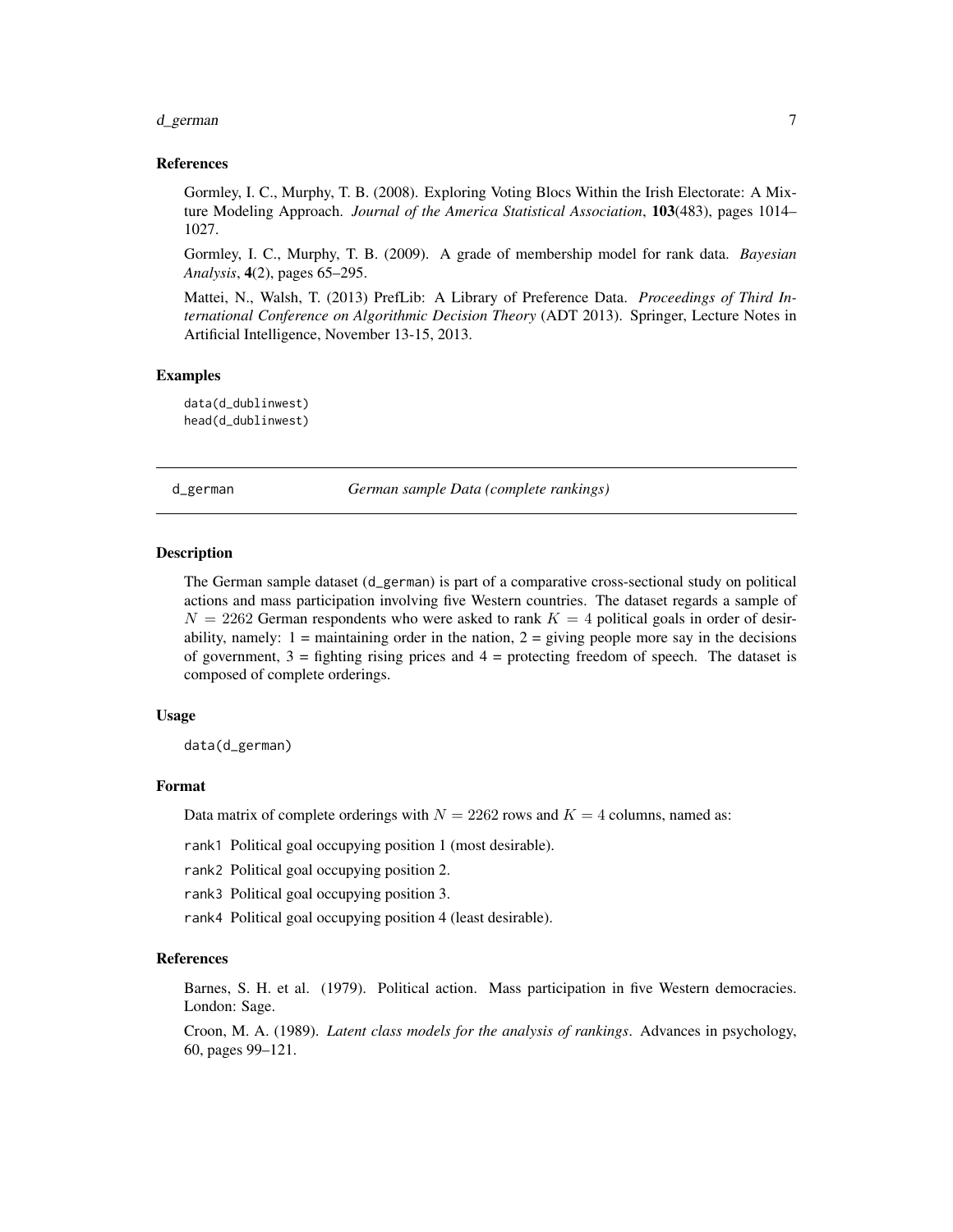<span id="page-7-0"></span>8 d\_nascar d\_nascar d\_nascar d\_nascar d\_nascar d\_nascar d\_nascar d\_nascar d\_nascar d\_nascar d\_nascar d\_nascar d\_nascar d\_nascar d\_nascar d\_nascar d\_nascar d\_nascar d\_nascar d\_nascar d\_nascar d\_nascar d\_nascar d\_nascar d\_na

#### Examples

data(d\_german) head(d\_german)

d\_nascar *NASCAR Data (partial orderings)*

#### **Description**

The NASCAR dataset (d\_nascar) collects the results of the 2002 season of stock car racing held in the United States. The 2002 championship consisted of  $N = 36$  races, with 43 car drivers competing in each race. A total of  $K = 87$  drivers participated in the 2002 season, taking part to a different number of races: some of them competed in all the races, some others in only one. The results of the entire 2002 season were collected in the form of top-43 orderings, where the position of the not-competing drivers in each race is assumed lower than 43th, but undetermined. Missing positions are denoted with zero entries.

#### Usage

data(d\_nascar)

#### Format

Data matrix of partial orderings with  $N = 36$  rows and  $K = 87$  columns. Each row lists the car drivers from the top position (rank1) to the bottom one (rank87) in a given race. Columns from 44th to 87th are filled with zeros, because only 43 drivers competed in each race.

#### Source

The NASCAR dataset in the MATLAB format used by Hunter, D. R. (2004) can be downloaded from <http://sites.stat.psu.edu/~dhunter/code/btmatlab/>. At the same link, a .xls file with drivers' names is also available.

#### References

Caron, F., Doucet, A. (2012). Efficient Bayesian inference for Generalized Bradley-Terry models. *J. Comput. Graph. Statist.*, 21(1), pages 174–196.

Guiver, J., Snelson, E. (2009). Bayesian inference for Plackett-Luce ranking models. In Bottou, L. and Littman, M., editors, *Proceedings of the 26th International Conference on Machine Learning - ICML 2009*, pages 377–384. Omnipress.

Hunter, D. R. (2004). MM algorithms for Generalized Bradley-Terry models. *Ann. Statist.*, 32(1), pages 384–406.

#### Examples

data(d\_nascar) head(d\_nascar)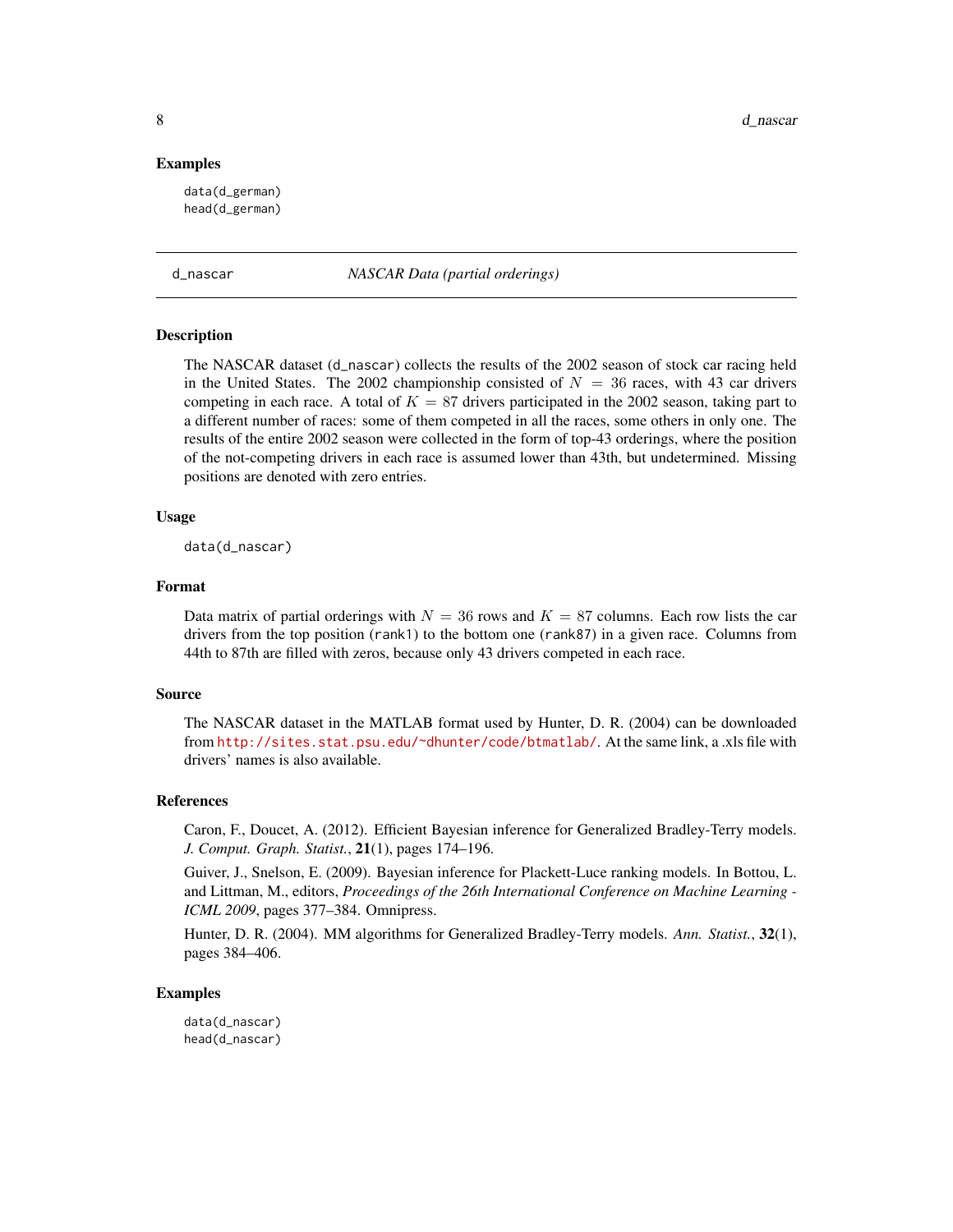<span id="page-8-1"></span><span id="page-8-0"></span>

# Description

Construct the dataset of individual rankings/orderings from the frequency distribution of the observed sequences.

# Usage

```
freq_to_unit(freq_distr)
```
#### Arguments

freq\_distr Numeric matrix of the observed sequences with the corresponding frequencies indicated in the last  $(K + 1)$ -th column.

# Value

Numeric  $N \times K$  data matrix of observed individual sequences.

# Author(s)

Cristina Mollica and Luca Tardella

# Examples

```
library(PLMIX)
library(combinat)
K < -4permutation_matrix <- t(matrix(unlist(permn(x=K)),nrow=K,ncol=factorial(K)))
aggregate_data <- cbind(permutation_matrix,sample(factorial(K)))
aggregate_data
```
freq\_to\_unit(freq\_distr=aggregate\_data)

<span id="page-8-2"></span>gibbsPLMIX *Gibbs sampling for a Bayesian mixture of Plackett-Luce models*

# Description

Perform Gibbs sampling simulation for a Bayesian mixture of Plackett-Luce models fitted to partial orderings.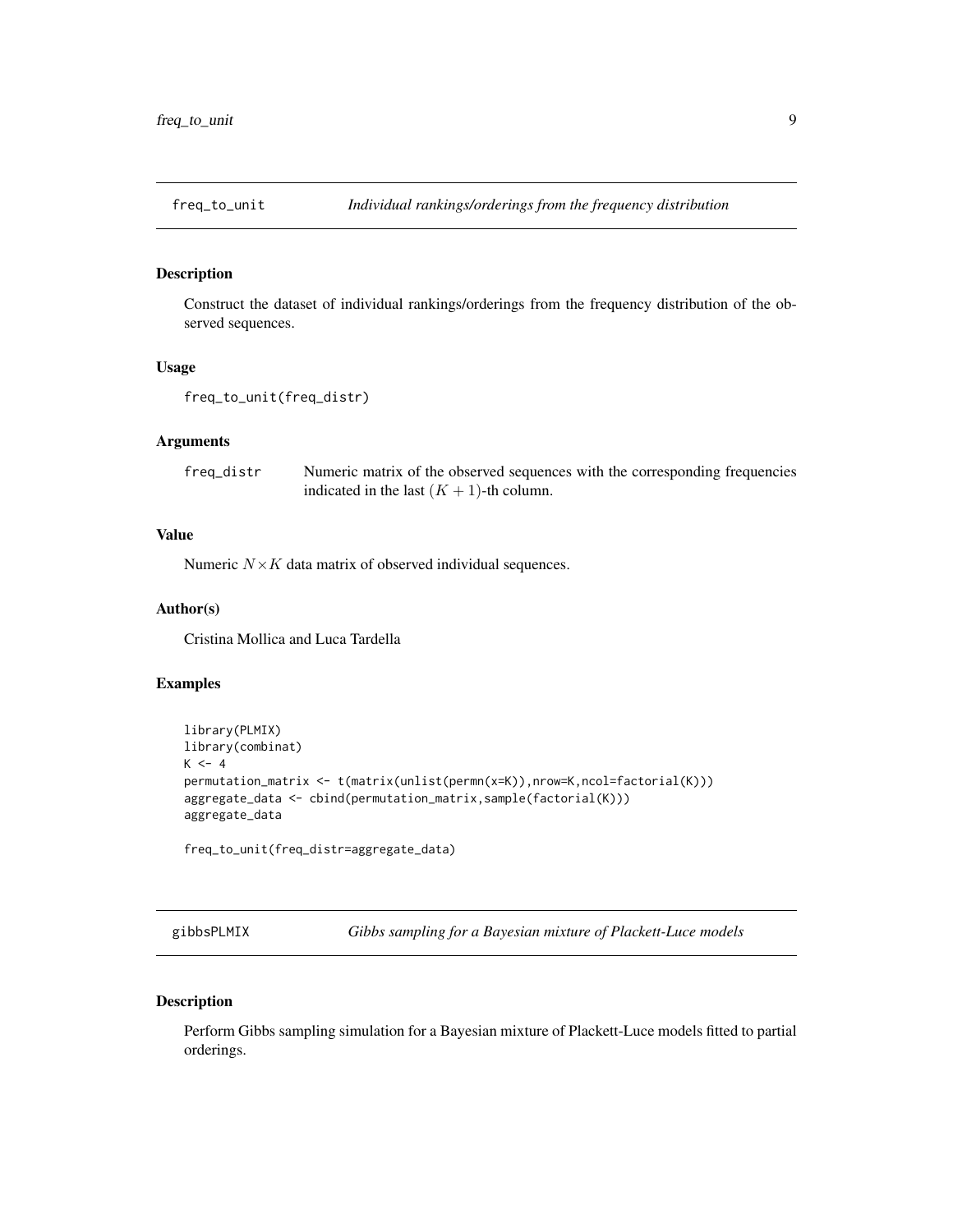# Usage

```
gibbsPLMIX(pi_inv, K, G, init = list(z = NULL, p = NULL), n_iter = 1000,
 n_burn = 500, hyper = list(shape0 = matrix(1, nrow = G, ncol = K), rate0 =
  rep(0.001, G), alpha0 = rep(1, G))
```
# Arguments

| Numeric $N \times K$ data matrix of partial orderings.                                                                                                                                                                                                                                                                  |
|-------------------------------------------------------------------------------------------------------------------------------------------------------------------------------------------------------------------------------------------------------------------------------------------------------------------------|
| Number of possible items.                                                                                                                                                                                                                                                                                               |
| Number of mixture components.                                                                                                                                                                                                                                                                                           |
| List of named objects with initialization values: p is a numeric $G \times K$ matrix<br>of component-specific support parameters; z is a numeric $N \times G$ matrix of bi-<br>nary component memberships. If not supplied (NULL), initialization values are<br>randomly generated. Default is NULL.                    |
| Number of total MCMC iterations.                                                                                                                                                                                                                                                                                        |
| Number of initial burn-in samples removed from the MCMC sample.                                                                                                                                                                                                                                                         |
| List of named objects with hyperparameter values for prior specification: shape $\theta$<br>is a numeric $G \times K$ matrix of shape hyperparameters; rate 0 is a numeric vector<br>of G rate hyperparameters; alpha $\theta$ is a numeric vector of G Dirichlet hyperpa-<br>rameters. Default is vague prior setting. |
|                                                                                                                                                                                                                                                                                                                         |

# Details

The size  $L$  of the final posterior MCMC sample is equal to  $n$ \_iter-n\_burn.

#### Value

A list of named objects:

| W        | Numeric $L \times G$ matrix with posterior MCMC samples of the mixture weights.                              |
|----------|--------------------------------------------------------------------------------------------------------------|
| P        | Numeric $L\times (G*K)$ matrix with posterior MCMC samples of the component-<br>specific support parameters. |
| log_lik  | Numeric vector of posterior log-likelihood values.                                                           |
| deviance | Numeric vector of posterior deviance values (-2*log_lik).                                                    |

# Author(s)

Cristina Mollica and Luca Tardella

# References

Mollica, C., Tardella, L. (2016). Bayesian Plackett-Luce mixture models for partially ranked data. *Psychometrika* (published online), DOI: 10.1007/s11336-016-9530-0.

Mollica, C., Tardella, L. (2014). Epitope profiling via mixture modeling for ranked data. *Statistics in Medicine*, 33(21), pages 3738–3758, ISSN: 0277-6715, DOI: 10.1002/sim.6224.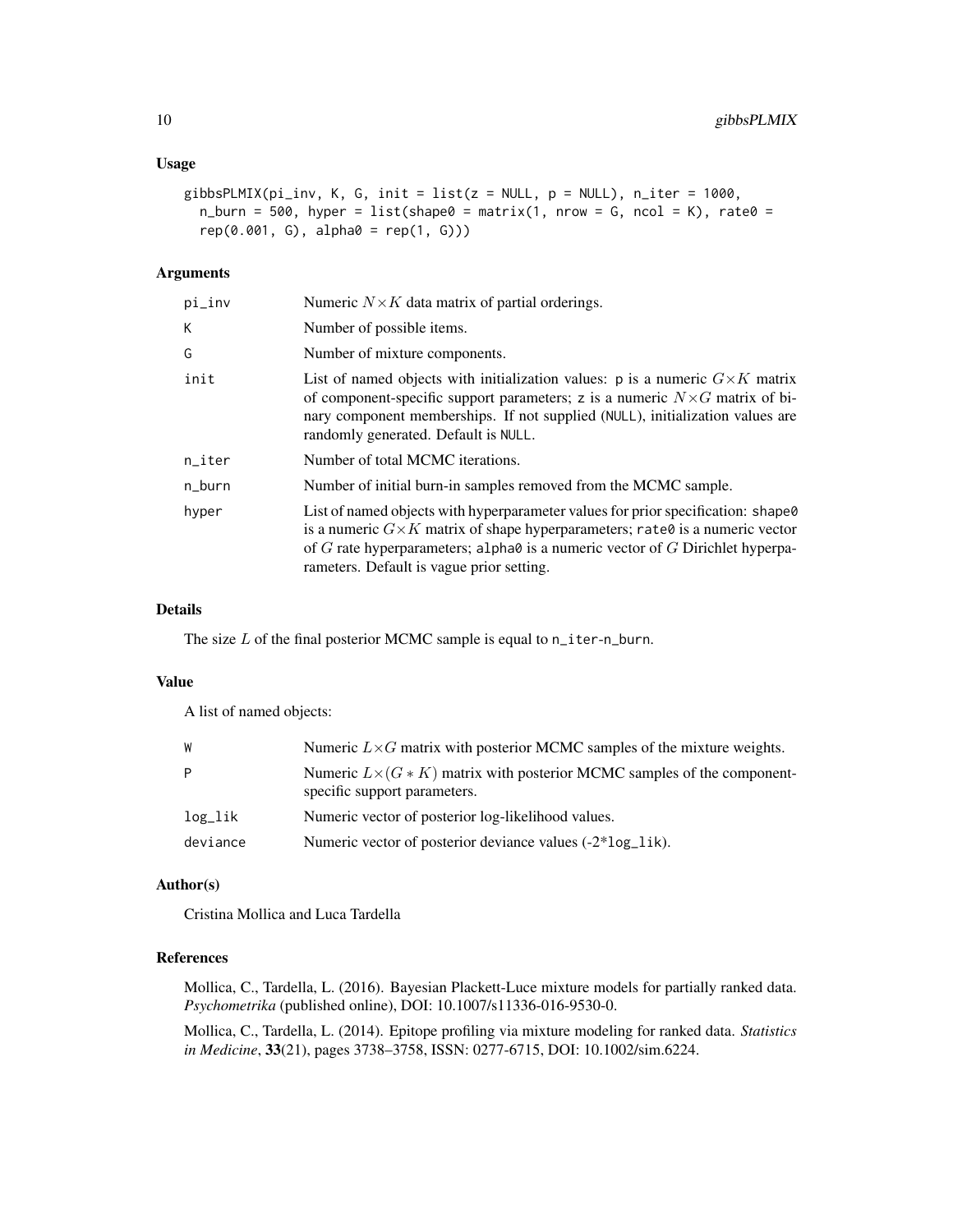# <span id="page-10-0"></span>Loglikelihood 11

# Examples

```
library(PLMIX)
data(d_carconf)
K <- ncol(d_carconf)
G \le -3mcmc_iterations=30
burnin=10
outputGIBBS <- gibbsPLMIX(pi_inv=d_carconf, K=K, G=G,
                          n_iter=mcmc_iterations, n_burn=burnin)
str(outputGIBBS)
outputGIBBS$P
outputGIBBS$W
```

| Loglikelihood | Likelihood and Log-likelihood evaluation for a mixture of Plackett- |
|---------------|---------------------------------------------------------------------|
|               | Luce models                                                         |

# <span id="page-10-1"></span>Description

Compute either the log-likelihood or the likelihood of the Plackett-Luce mixture model parameters for a partial ordering dataset.

# Usage

likPLMIX(p, ref\_order, weights, pi\_inv)

loglikPLMIX(p, ref\_order, weights, pi\_inv)

# Arguments

| . p       | Numeric $G \times K$ matrix of component-specific support parameters. |
|-----------|-----------------------------------------------------------------------|
| ref order | Numeric $G \times K$ matrix of component-specific reference orders.   |
| weights   | Numeric vector of $G$ mixture weights.                                |
| pi_inv    | Numeric $N \times K$ data matrix of partial orderings.                |

# Value

Compute either the log-likelihood or the likelihood of the Plackett-Luce mixture model parameters for a partial ordering dataset.

# Author(s)

Cristina Mollica and Luca Tardella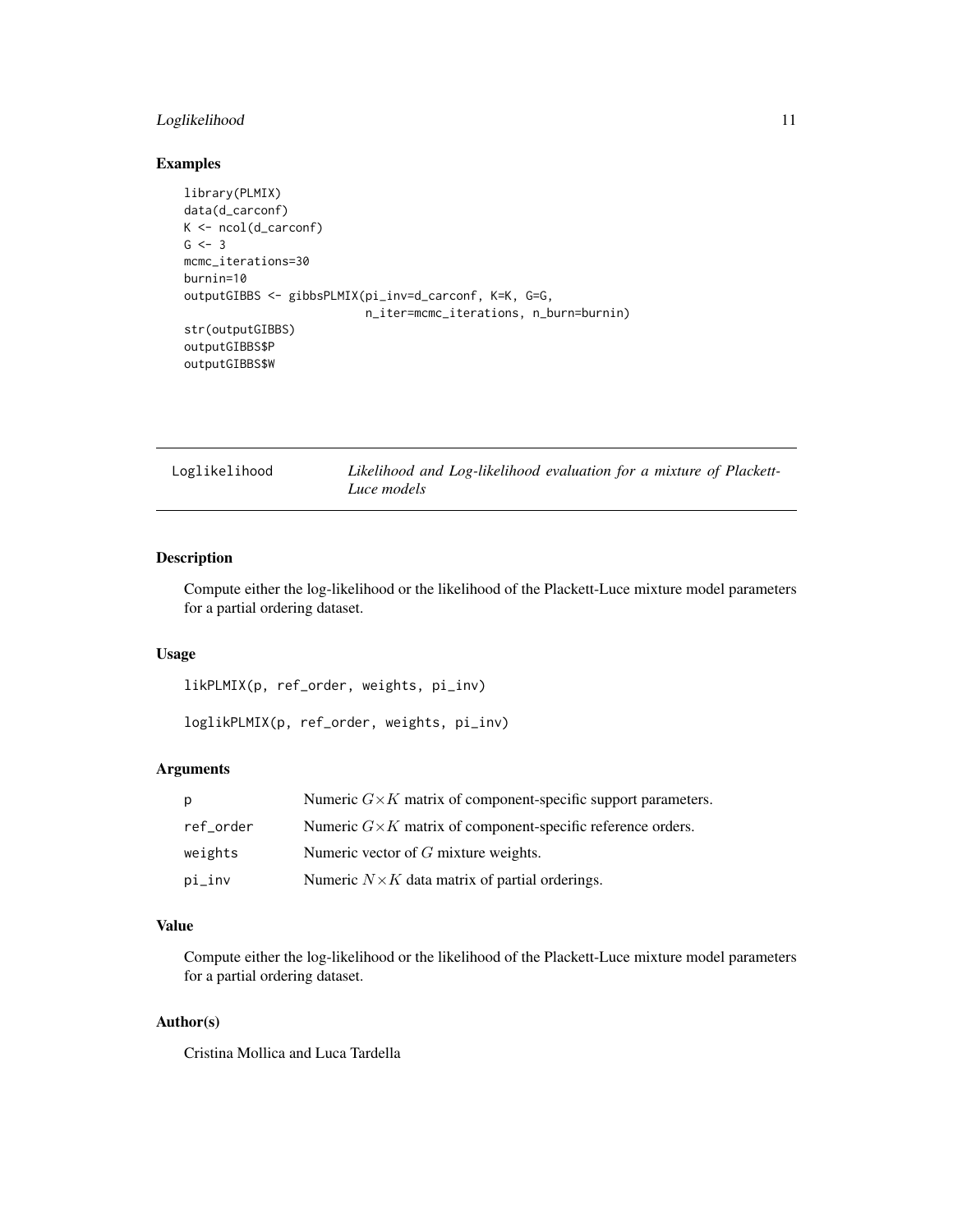# <span id="page-11-0"></span>References

Mollica, C., Tardella, L. (2016). Bayesian Plackett-Luce mixture models for partially ranked data. *Psychometrika* (published online), DOI: 10.1007/s11336-016-9530-0.

Mollica, C., Tardella, L. (2014). Epitope profiling via mixture modeling for ranked data. *Statistics in Medicine*, 33(21), pages 3738–3758, ISSN: 0277-6715, DOI: 10.1002/sim.6224.

# Examples

```
library(PLMIX)
data(d_apa)
K \leftarrow \text{ncol}(d_apa)
G \le -3support_par <- matrix(1:(G*K), nrow=G, ncol=K)
weights_par <- c(0.50, 0.25, 0.25)
loglikPLMIX(p=support_par, ref_order=matrix(1:K, nrow=G, ncol=K, byrow=TRUE),
             weights=weights_par, pi_inv=d_apa)
```
make\_complete *Completion of partial rankings/orderings*

#### Description

Return complete rankings/orderings from partial sequences relying on a random generation of the missing positions.

#### Usage

```
make_complete(data, format = c("ordering", "ranking"), nranked = NULL,
 probitems = rep(1, K)
```
#### Arguments

| data      | Numeric $N \times K$ data matrix of partial sequences.                                                                                                                                                                                 |
|-----------|----------------------------------------------------------------------------------------------------------------------------------------------------------------------------------------------------------------------------------------|
| format    | Character string indicating the format of the data argument.                                                                                                                                                                           |
| nranked   | Optional numeric vector of length $N$ with the number of items ranked by each<br>sample unit.                                                                                                                                          |
| probitems | Numeric vector with the $K$ item-specific probabilities to be employed for the<br>random generation of the missing positions (normalization is not necessary).<br>See Details for further explanation. Default is equal probabilities. |

#### Details

The completion of the partial top rankings/orderings is performed according to the Plackett-Luce scheme, that is, with a sampling without replacement of the not-ranked items by using the positive values in the probitems argument as support parameters. The returned completedata matrix has the same format of the input data.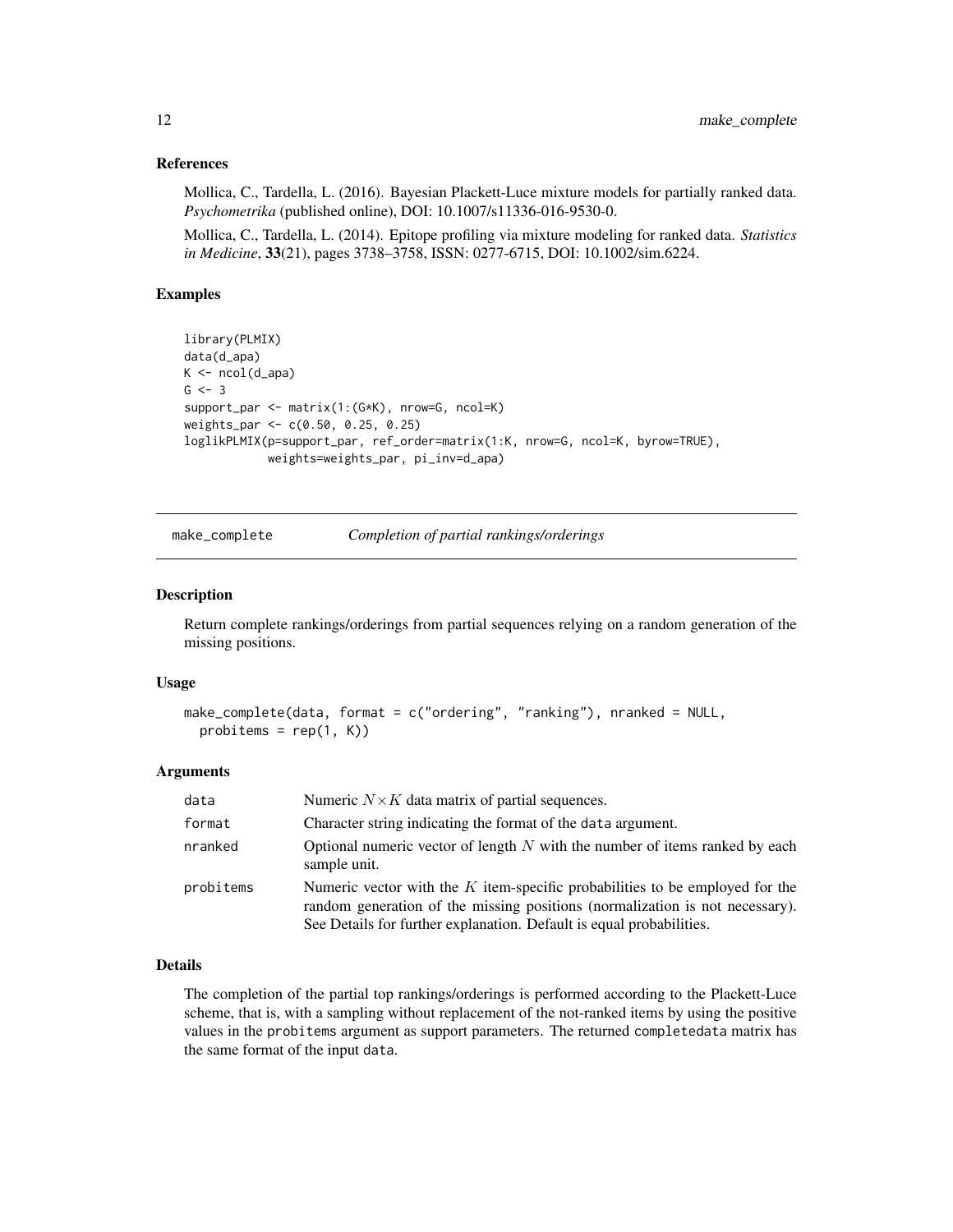# <span id="page-12-0"></span>make\_partial 13

# Value

A list of two named objects:

| completedata | Numeric $N \times K$ data matrix of complete sequences.                                                |
|--------------|--------------------------------------------------------------------------------------------------------|
| nranked      | Numeric vector of length $N$ with the number of items ranked by each sample<br>unit of the input data. |

#### Author(s)

Cristina Mollica and Luca Tardella

# References

Mollica, C., Tardella, L. (2016). Bayesian Plackett-Luce mixture models for partially ranked data. *Psychometrika* (published online), DOI: 10.1007/s11336-016-9530-0.

# Examples

```
library(PLMIX)
data(d_dublinwest)
head(d_dublinwest)
K <- ncol(d_dublinwest)
top_item_freq <- tabulate(d_dublinwest[,1], nbins=K)
set.seed(57524)
d_dublinwest_completed <- make_complete(data=d_dublinwest, format="ordering",
                                        probitems=top_item_freq)
head(d_dublinwest_completed$completedata)
```
<span id="page-12-1"></span>make\_partial *Censoring of complete rankings/orderings*

#### Description

Return partial top rankings/orderings from complete sequences obtained either with user-specified censoring patterns or with a random truncation.

#### Usage

```
make_partial(data, format = c("ordering", "ranking"), nranked = NULL,probcensoring = rep(1, K - 1)
```
#### Arguments

| data   | Numeric $N \times K$ data matrix of complete sequences.      |
|--------|--------------------------------------------------------------|
| format | Character string indicating the format of the data argument. |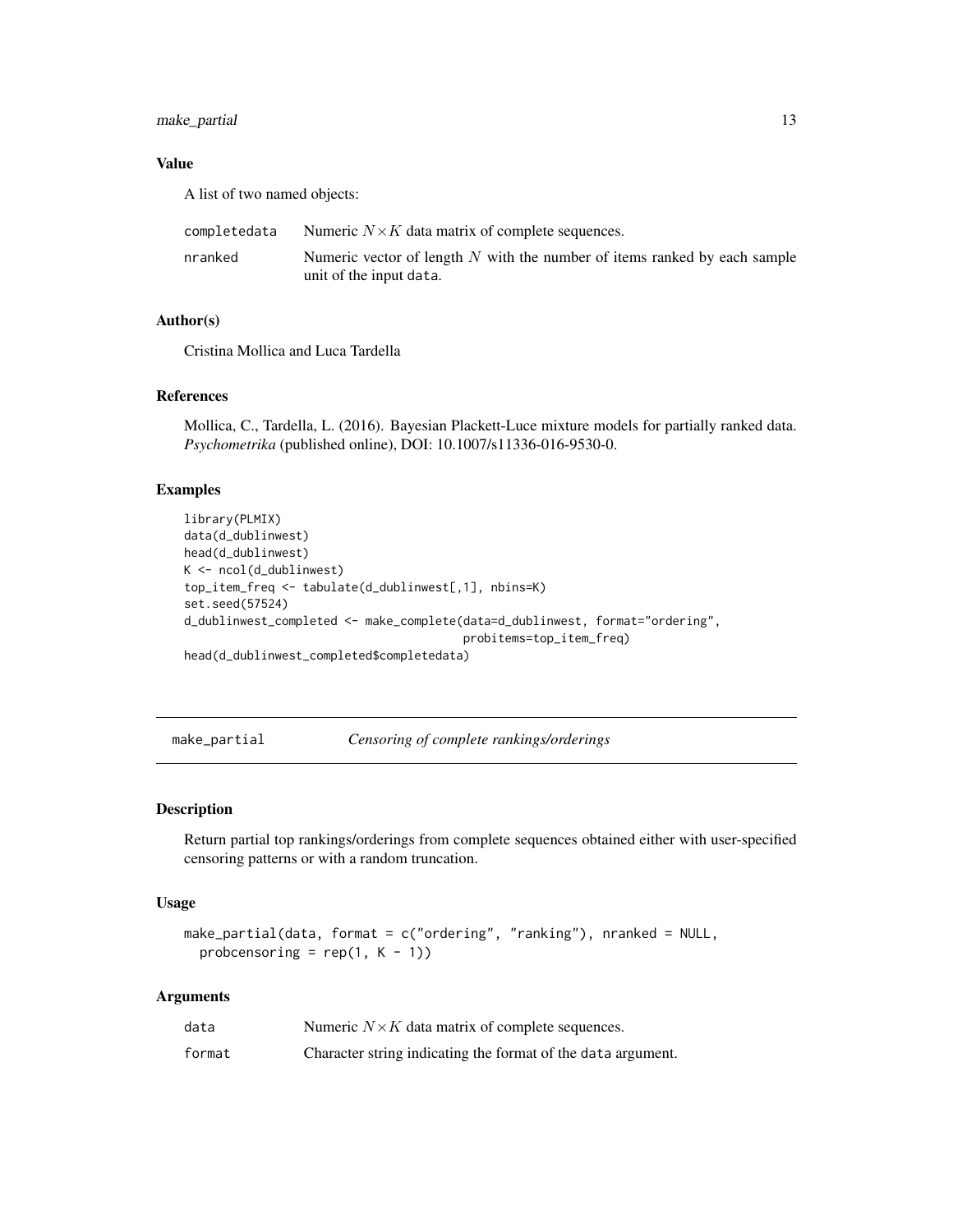| nranked       | Numeric vector of length $N$ with the desired number of items ranked by each<br>sample unit after censoring. If not supplied (NULL), the censoring patterns are<br>randomly generated according to the probabilities in the probcensoring argu-<br>ment.                       |
|---------------|--------------------------------------------------------------------------------------------------------------------------------------------------------------------------------------------------------------------------------------------------------------------------------|
| probcensoring | Numeric vector of length $(K - 1)$ with the probability of each censoring pattern<br>to be employed for the random truncation of the complete sequences. It works<br>only if nranked argument is NULL. See Details for further explanation. Default<br>is equal probabilities. |

# Details

The censoring of the complete sequences in the data argument can be performed in: (i) a deterministic way, by specifying the number of top positions to be retained for each sample unit in the nranked argument; (ii) a random way, by sequentially specifying the probabilities of the top-1, top-2,...,top- $(K-1)$  censoring patterns in the probcensoring argument. Recall that a top- $(K-1)$ sequence corresponds to a complete ordering/ranking. The returned partialdata matrix has the same format of the input data with missing positions denoted with zero entries.

#### Value

A list of two named objects:

| partialdata | Numeric $N \times K$ data matrix of partial (censored) sequences.                                    |
|-------------|------------------------------------------------------------------------------------------------------|
| nranked     | Numeric vector of length $N$ with the number of items ranked by each sample<br>unit after censoring. |

# Author(s)

Cristina Mollica and Luca Tardella

# References

Mollica, C., Tardella, L. (2016). Bayesian Plackett-Luce mixture models for partially ranked data. *Psychometrika* (published online), DOI: 10.1007/s11336-016-9530-0.

```
library(PLMIX)
data(d_german)
N <- nrow(d_german)
head(d_german)
set.seed(57524)
d_german_censored <- make_partial(data=d_german, format="ordering",
                                  probcensoring=c(0.3, 0.3, 0.4))
head(d_german_censored$partialdata)
round(table(d_german_censored$nranked)/N, 2)
```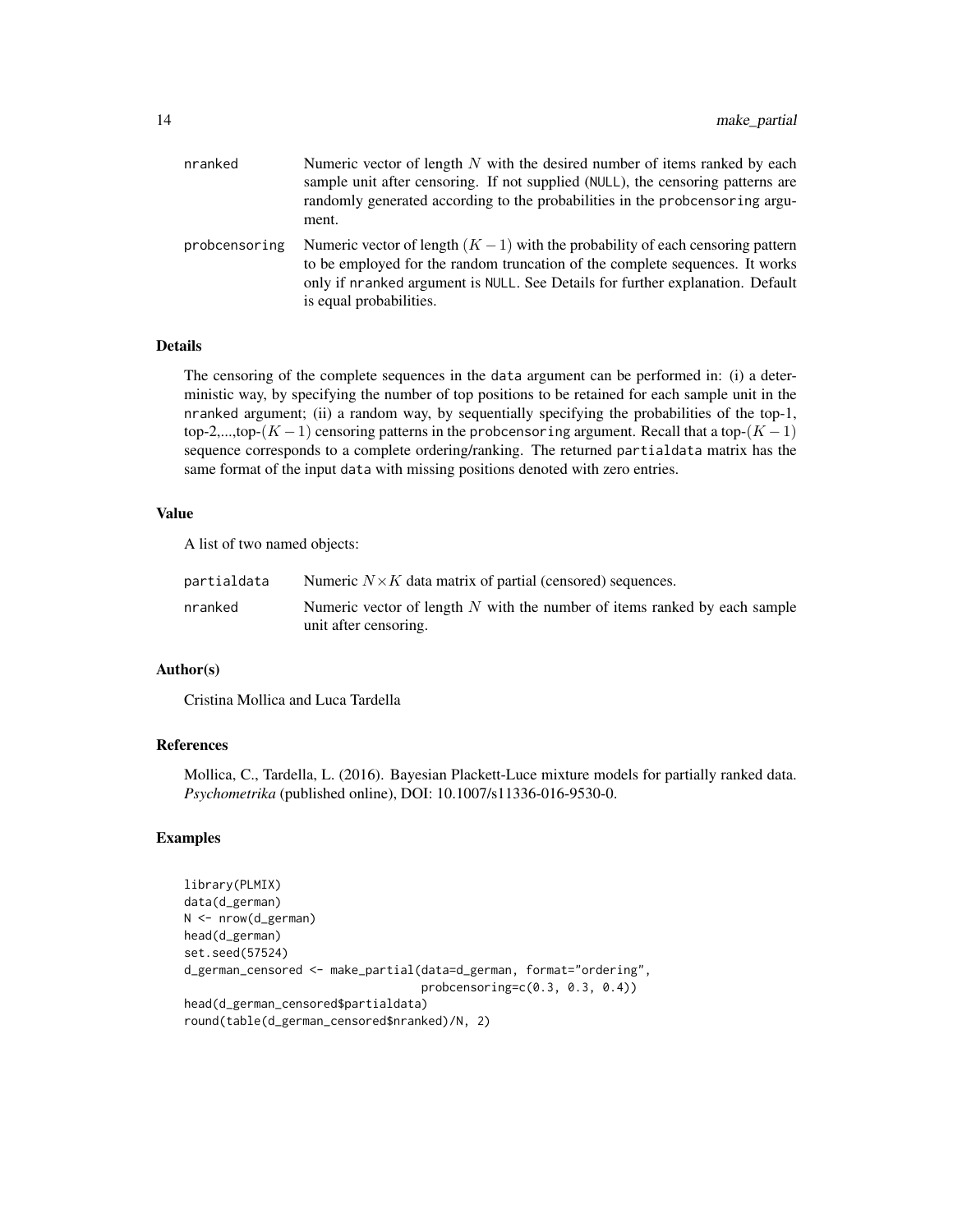<span id="page-14-1"></span><span id="page-14-0"></span>

#### Description

Perform MAP estimation via EM algorithm for a Bayesian mixture of Plackett-Luce models fitted to partial orderings.

#### Usage

```
mapPLMIX(pi_inv, K, G, init = list(p = NULL, omega = NULL), nitter = 1000,hyper = list(shape0 = matrix(1, nrow = G, ncol = K), rate0 = rep(0, G),
  alpha0 = rep(1, G), eps = 10^(-12), centered_start = FALSE,
 plot_objective = TRUE)
```
# Arguments

| pi_inv | Numeric $N \times K$ data matrix of partial orderings.                                                                                                                                                                                                                                                                                                                                                                                                                                                                              |
|--------|-------------------------------------------------------------------------------------------------------------------------------------------------------------------------------------------------------------------------------------------------------------------------------------------------------------------------------------------------------------------------------------------------------------------------------------------------------------------------------------------------------------------------------------|
| K      | Number of possible items.                                                                                                                                                                                                                                                                                                                                                                                                                                                                                                           |
| G      | Number of mixture components.                                                                                                                                                                                                                                                                                                                                                                                                                                                                                                       |
| init   | List of named objects with initialization values: p is a numeric $G \times K$ matrix of<br>component-specific support parameters; omega is a numeric vector of $G$ mixture<br>weights. Default is NULL. In this case initialization values are randomly gener-<br>ated with a uniform distribution. With the optional argument centered_start<br>one can draw from a different distribution enforcing the expectation of the sup-<br>port parameters to coincide with the relative frequency that each item has been<br>ranked top. |
| n_iter | Maximum number of EM iterations.                                                                                                                                                                                                                                                                                                                                                                                                                                                                                                    |
| hyper  | List of named objects with hyperparameter values for prior specification: shape0<br>is a numeric $G \times K$ matrix of shape hyperparameters; rate 0 is a numeric vector<br>of $G$ rate hyperparameters; alpha $\theta$ is a numeric vector of $G$ Dirichlet hyperpa-<br>rameters. Default is noninformative (flat) prior setting.                                                                                                                                                                                                 |
| eps    | Tolerance value for the convergence criterion.                                                                                                                                                                                                                                                                                                                                                                                                                                                                                      |
|        | centered_start Logical: whether a random start whose support parameters and weights are con-<br>strained to be centered around the observed relative frequency that each item has<br>been ranked top. Default is FALSE. Ignored when init is not NULL.                                                                                                                                                                                                                                                                              |
|        | plot_objective Logical: whether the objective function should be plotted. Default is FALSE.                                                                                                                                                                                                                                                                                                                                                                                                                                         |

#### Details

Under noninformative (flat) prior setting, the EM algorithm for MAP estimation corresponds to the EMM algorithm described by Gormley and Murphy (2006) to perform frequentist inference. Thus, in this case the MAP solution coincides with the MLE. In this case, also the log\_lik and objective output vectors coincide.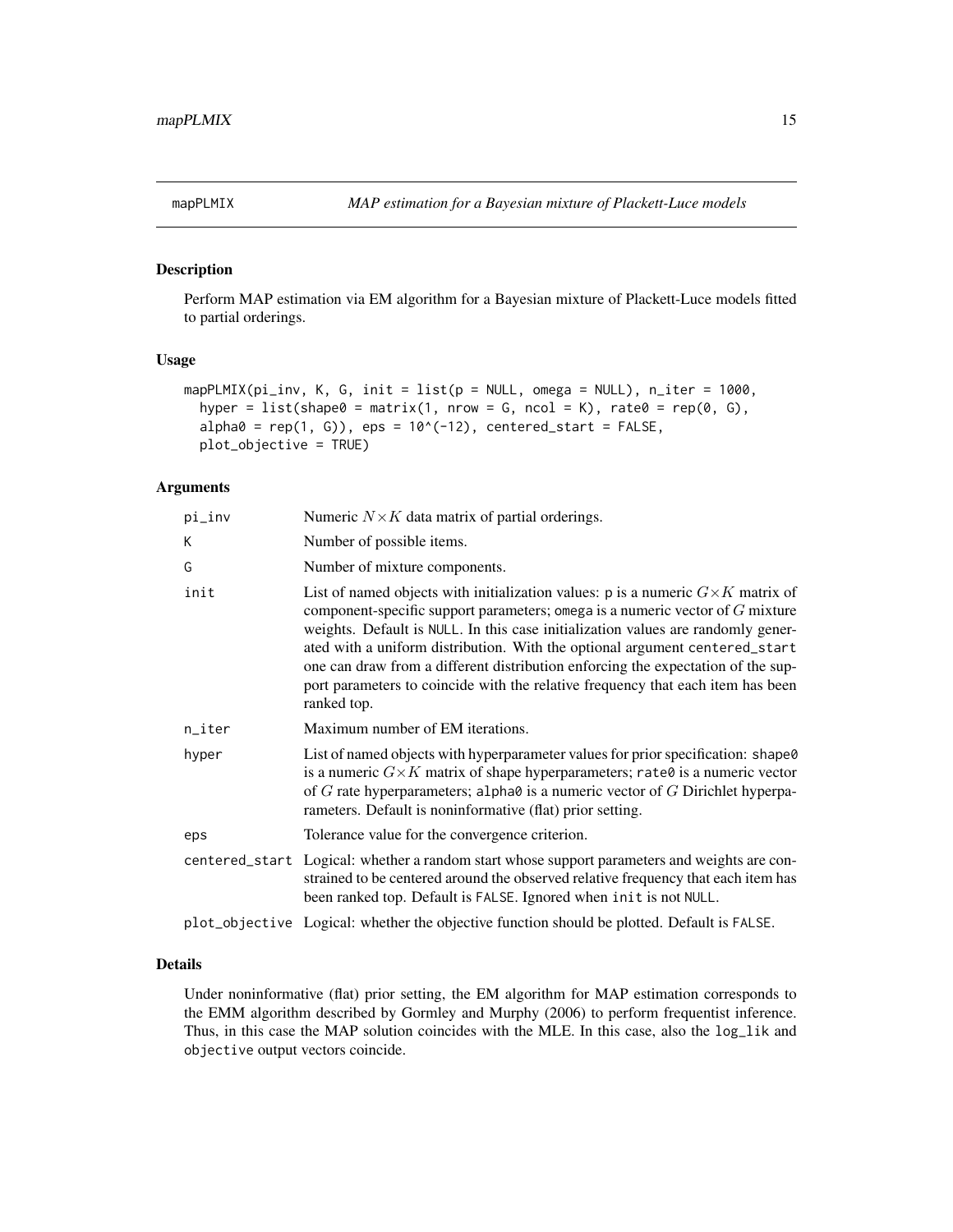A list of named objects:

| $P_{map}$     | Numeric $G\times K$ matrix with the MAP estimates of the component-specific sup-<br>port parameters. |
|---------------|------------------------------------------------------------------------------------------------------|
| Rho_map       | Numeric $G\times K$ matrix with the MAP estimates of the component-specific ref-<br>erence orders.   |
| W_map         | Numeric vector of the $G$ MAP estimates of the mixture weights.                                      |
| z_hat         | Numeric $N \times G$ matrix of estimated posterior component membership probabil-<br>ities.          |
|               | classification Numeric vector of $N$ component memberships based on MAP allocation.                  |
| log_lik       | Numeric vector of log-likelihood values at each iteration.                                           |
| objective     | Numeric vector of objective function values at each iteration.                                       |
| max_objective | Maximized objective function value.                                                                  |
| bic           | BIC value.                                                                                           |
| conv          | Binary convergence indicator: $1 =$ convergence has been achieved, $0 =$ other-<br>wise.             |

# Author(s)

Cristina Mollica and Luca Tardella

# References

Mollica, C., Tardella, L. (2016). Bayesian Plackett-Luce mixture models for partially ranked data. *Psychometrika* (published online), DOI: 10.1007/s11336-016-9530-0.

Mollica, C., Tardella, L. (2014). Epitope profiling via mixture modeling for ranked data. *Statistics in Medicine*, 33(21), pages 3738–3758, ISSN: 0277-6715, DOI: 10.1002/sim.6224.

```
library(PLMIX)
data(d_carconf)
K \leftarrow \text{ncol}(d_{\text{carconf}})G \le -3outputMAP <- mapPLMIX(pi_inv=d_carconf, K=K, G=G, n_iter=400*G)
str(outputMAP)
outputMAP$P_map
outputMAP$W_map
```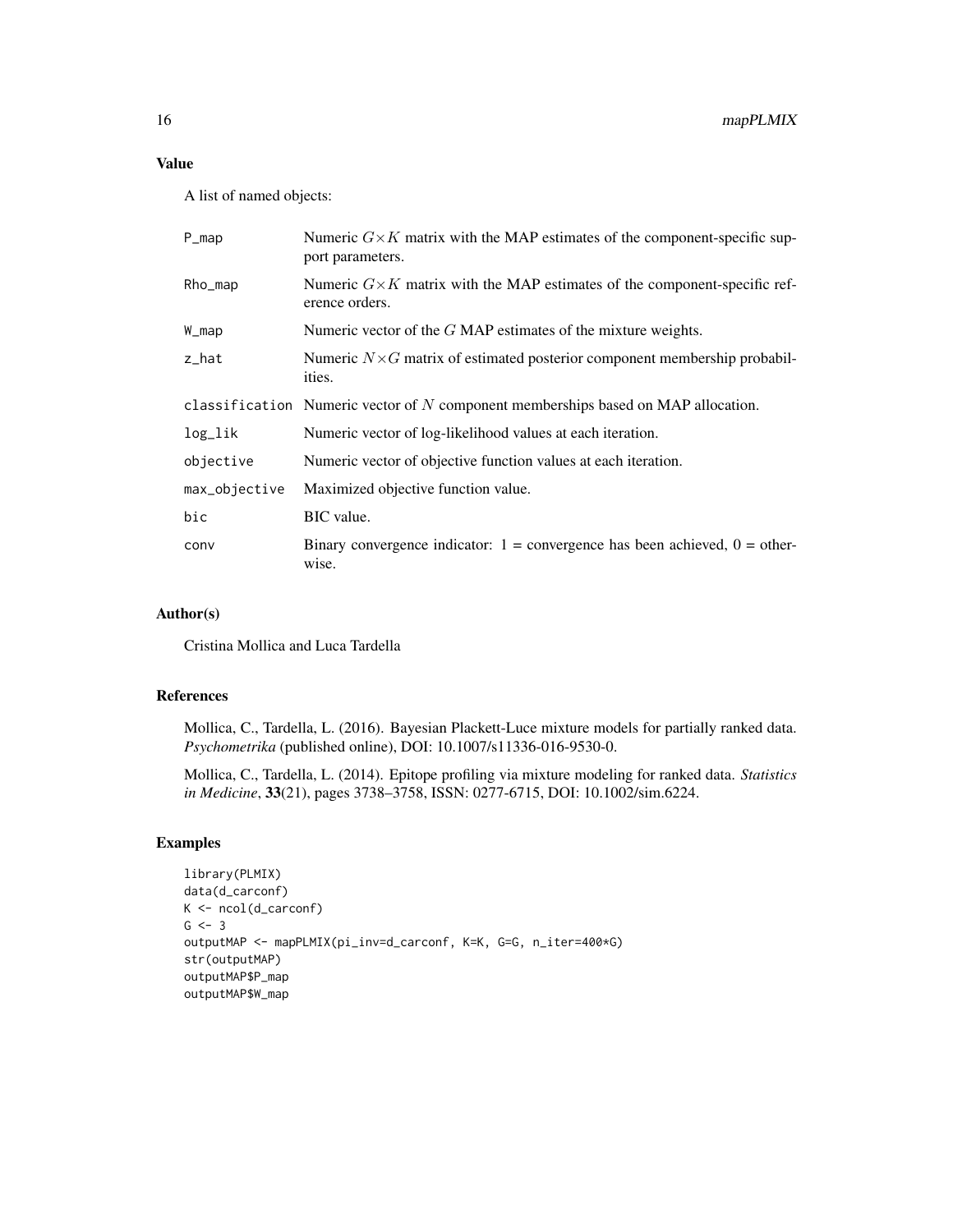<span id="page-16-1"></span><span id="page-16-0"></span>mapPLMIX\_multistart *MAP estimation for a Bayesian mixture of Plackett-Luce models with multiple starting values*

# Description

Perform MAP estimation via EM algorithm with multiple starting values for a Bayesian mixture of Plackett-Luce models fitted to partial orderings.

# Usage

```
mapPLMIX_multistart(pi_inv, K, G, n_start = 1, init = list(list(p = NULL,
 omega = NULL))[rep(1, n_start)], n_iter = 200, hyper = list(shape0 =
 matrix(1, nrow = G, ncol = K), rate0 = rep(0, G), alpha0 = rep(1, G)),
 eps = 10^(-6), plot_objective = FALSE, init_index = 1:n_start,
 parallel = FALSE, centered_start = FALSE)
```
# Arguments

| pi_inv     | Numeric $N \times K$ data matrix of partial orderings.                                                                                                                                                                                                                                                                                                                                                                                                                                                                                            |
|------------|---------------------------------------------------------------------------------------------------------------------------------------------------------------------------------------------------------------------------------------------------------------------------------------------------------------------------------------------------------------------------------------------------------------------------------------------------------------------------------------------------------------------------------------------------|
| K          | Number of possible items.                                                                                                                                                                                                                                                                                                                                                                                                                                                                                                                         |
| G          | Number of mixture components.                                                                                                                                                                                                                                                                                                                                                                                                                                                                                                                     |
| n_start    | Number of starting values.                                                                                                                                                                                                                                                                                                                                                                                                                                                                                                                        |
| init       | List of n_start lists of named objects with initialization values: p is a numeric<br>$G\times K$ matrix of component-specific support parameters; omega is a numeric<br>vector of $G$ mixture weights. Default is NULL. In this case initialization values<br>are randomly generated with a uniform distribution. With the optional argument<br>centered_start one can draw from a different distribution enforcing the ex-<br>pectation of the support parameters to coincide with the relative frequency that<br>each item has been ranked top. |
| n_iter     | Maximum number of EM iterations.                                                                                                                                                                                                                                                                                                                                                                                                                                                                                                                  |
| hyper      | List of named objects with hyperparameter values for prior specification: shape0<br>is a numeric $G \times K$ matrix of shape hyperparameters; rate 0 is a numeric vector<br>of $G$ rate hyperparameters; alpha $\theta$ is a numeric vector of $G$ Dirichlet hyperpa-<br>rameters. Default is noninformative (flat) prior setting.                                                                                                                                                                                                               |
| eps        | Tolerance value for the convergence criterion.                                                                                                                                                                                                                                                                                                                                                                                                                                                                                                    |
|            | plot_objective Logical: whether the objective function should be plotted. Default is FALSE.                                                                                                                                                                                                                                                                                                                                                                                                                                                       |
| init_index | Numeric vector of the elements of the init argument to be actually launched.<br>Useful to select the most promising starting values identified after a preliminary<br>run. Default is all the starting points in the init argument.                                                                                                                                                                                                                                                                                                               |
| parallel   | Logical: whether parallelization should be used. Default is FALSE.                                                                                                                                                                                                                                                                                                                                                                                                                                                                                |
|            | centered_start Logical: whether a random start whose support parameters and weights are con-<br>strained to be centered around the observed relative frequency that each item has<br>been ranked top. Default is FALSE. Ignored when init is not NULL.                                                                                                                                                                                                                                                                                            |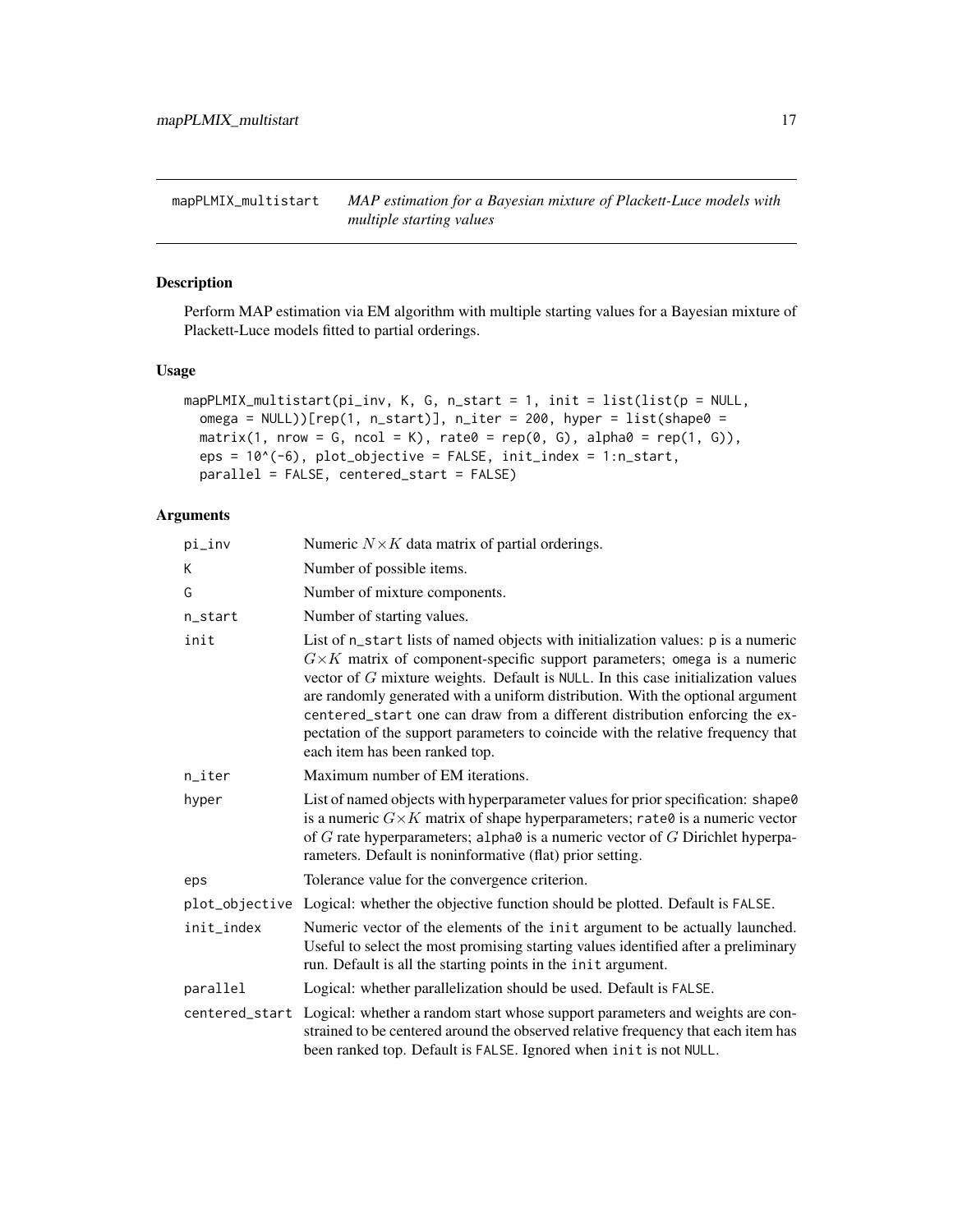# Details

Under noninformative (flat) prior setting, the EM algorithm for MAP estimation corresponds to the EMM algorithm described by Gormley and Murphy (2006) to perform frequentist inference. Thus, in this case the MAP solution coincides with the MLE. In this case, also the  $log_1 1$  k and objective output vectors coincide. The best model in terms of maximized posterior distribution is returned.

#### Value

A list of named objects:

| mod           | List of named objects describing the best model in terms of maximized posterior<br>distribution. See output values of the single-run mapPLMIX function for a detailed<br>explanation of the list elements. |
|---------------|------------------------------------------------------------------------------------------------------------------------------------------------------------------------------------------------------------|
| max_objective | Numeric vector of the maximized objective function values for each initializa-<br>tion.                                                                                                                    |
| convergence   | Binary vector of length length (init_index) with convergence indicators for<br>each initialization: $1 =$ convergence has been achieved, $0 =$ otherwise.                                                  |

# Author(s)

Cristina Mollica and Luca Tardella

#### References

Mollica, C., Tardella, L. (2016). Bayesian Plackett-Luce mixture models for partially ranked data. *Psychometrika* (published online), DOI: 10.1007/s11336-016-9530-0.

Mollica, C., Tardella, L. (2014). Epitope profiling via mixture modeling for ranked data. *Statistics in Medicine*, 33(21), pages 3738–3758, ISSN: 0277-6715, DOI: 10.1002/sim.6224.

#### See Also

[mapPLMIX](#page-14-1)

```
library(PLMIX)
data(d_carconf)
K \leftarrow \text{ncol}(d_{\text{carcon}}f)G \le -3n.starting=2
outputMAP_multistart <- mapPLMIX_multistart(pi_inv=d_carconf, K=K, G=G,
                                                n_start=n.starting, n_iter=400*G)
str(outputMAP_multistart)
outputMAP_multistart$mod$P_map
outputMAP_multistart$mod$W_map
```
<span id="page-17-0"></span>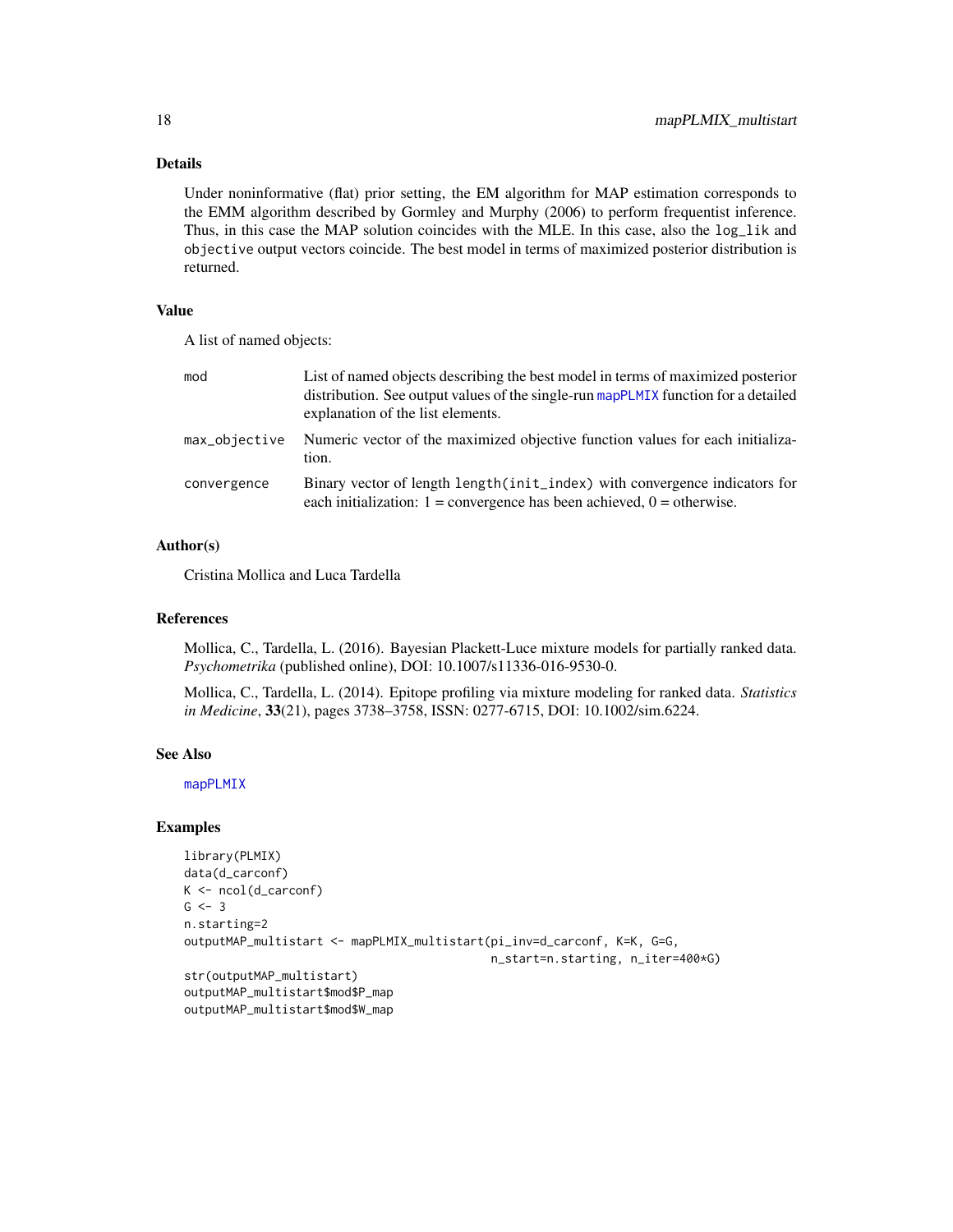<span id="page-18-1"></span><span id="page-18-0"></span>paired\_comparisons *Paired comparison matrix for a partial ordering/ranking dataset*

# Description

Construct the paired comparison matrix for a partial ordering/ranking dataset.

#### Usage

```
paired_comparisons(data, format = c("ordering", "ranking"), nranked = NULL)
```
#### Arguments

| data    | Numeric $N \times K$ data matrix of partial sequences.                                        |
|---------|-----------------------------------------------------------------------------------------------|
| format  | Character string indicating the format of the data argument.                                  |
| nranked | Optional numeric vector of length $N$ with the number of items ranked by each<br>sample unit. |

# Value

Numeric  $K \times K$  paired comparison matrix: the  $(i, i')$ -th entry indicates the number of sample units that preferred item  $i$  to item  $i'$ .

# Author(s)

Cristina Mollica and Luca Tardella

# References

Mollica, C., Tardella, L. (2016). Bayesian Plackett-Luce mixture models for partially ranked data. *Psychometrika* (published online), DOI: 10.1007/s11336-016-9530-0.

```
library(PLMIX)
data(d_dublinwest)
paired_comparisons(data=d_dublinwest, format="ordering")
```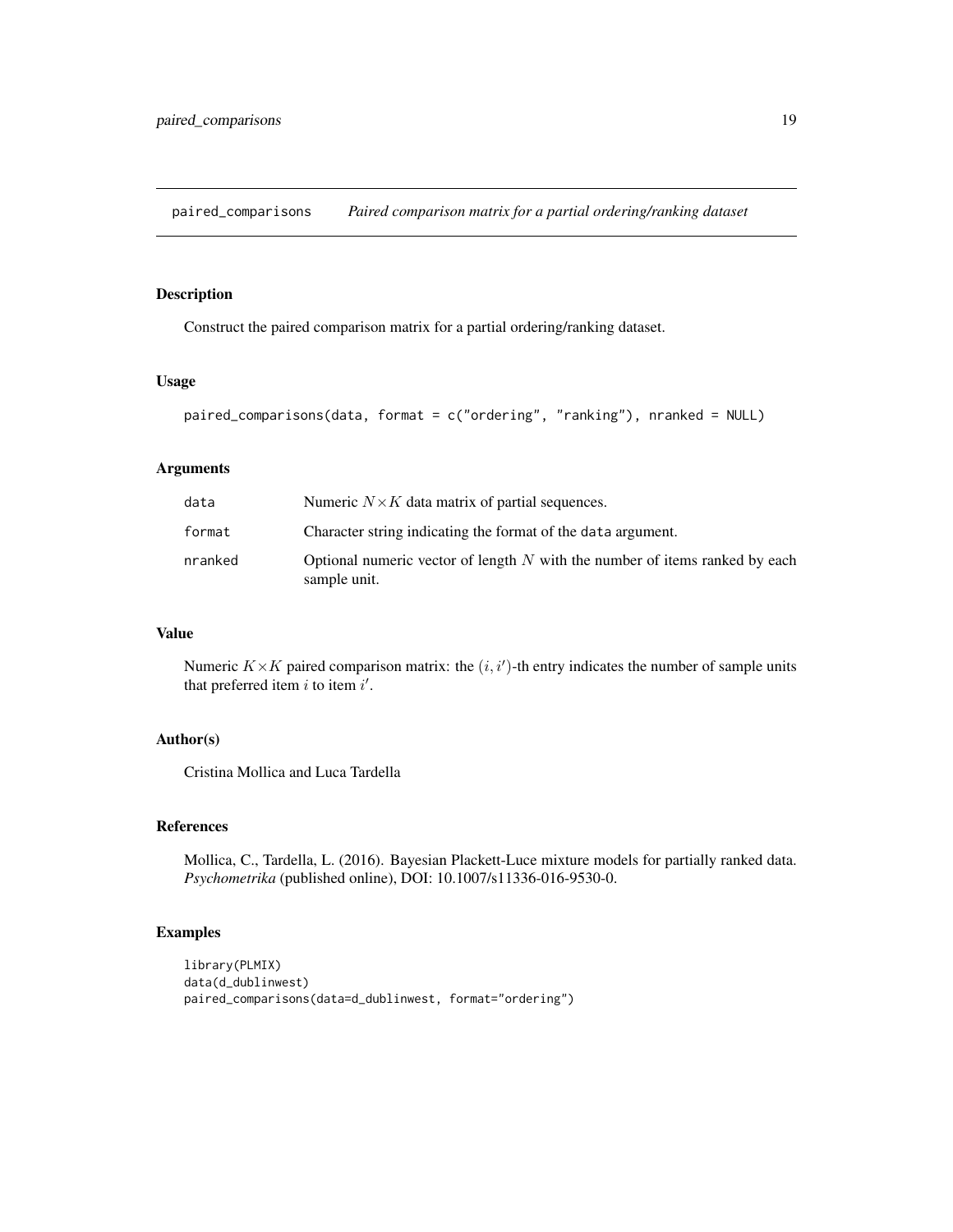<span id="page-19-0"></span>PLMIX *Bayesian Analysis of Finite Mixtures of Plackett-Luce Models for Partial Rankings/Orderings*

#### **Description**

The PLMIX package for R provides functions to fit and analyze finite mixtures of Plackett-Luce models for partial top rankings/orderings within the Bayesian framework. It provides MAP point estimates via EM algorithm and posterior MCMC simulations via Gibbs Sampling. It also fits MLE as a special case of the noninformative Bayesian analysis with vague priors.

#### Details

The Plackett-Luce model is one of the most popular and frequently applied parametric distributions to analyze partial top rankings/orderings of a finite set of items. The present package allows to account for unobserved sample heterogeneity of partially ranked data with a model-based analysis relying on Bayesian finite mixtures of Plackett-Luce models. The package provides a suite of functions that covers the fundamental phases of a model-based analysis:

- **Ranking data manipulation** [rank\\_ord\\_switch](#page-25-1) switches data format from rankings to orderings and vice-versa; [make\\_complete](#page-11-1) performs random completion of partial orderings/rankings data; [make\\_partial](#page-12-1) performs censoring of complete data; [binary\\_group\\_ind](#page-2-1) constructs binary group membership matrix from mixture component labels; [freq\\_to\\_unit](#page-8-1) transforms from frequency distribution representation to individual orderings/rankings; [unit\\_to\\_freq](#page-30-1) does the vice-versa.
- Ranking data simulation [rPLMIX](#page-27-1) draws a random sample of complete rankings/orderings according to a finite mixture of plackett-Luce model specification.
- Ranking data description [rank\\_summaries](#page-26-1) provides basic summary statistics of ranking/ordering data, [paired\\_comparisons](#page-18-1) computes the paired comparison frequencies.
- Model estimation [mapPLMIX](#page-14-1) performs MAP estimation via EM algorithm; [mapPLMIX\\_multistart](#page-16-1) does the same with multiple stating values; [gibbsPLMIX](#page-8-2) provides Bayesian analysis with MCMC posterior simulation via Gibbs sampling; [likPLMIX](#page-10-1) and [loglikPLMIX](#page-10-1) provide likelihood and loglikelihood evaluation for a mixture of Placket-Luce model.
- Model selection [selectPLMIX](#page-28-1) computes alternative Bayesian model selection criteria; [bicPLMIX](#page-1-1) computes the BIC value.
- Model assessment [ppcheckPLMIX](#page-20-1) and [ppcheckPLMIX\\_cond](#page-23-1) provide posterior predictive diagnostics.

Data have to be supplied as an object of class matrix with missing positions denotes as zero entries. For a more efficient implementation of the methods, partial sequences with a single missing entry should be preliminarily filled in, as they correspond to complete rankings/orderings. In the present setting, ties are not allowed. Some quantities frequently recalled in the manual are the following:

- K Number of possible items.
- G Number of mixture components.
- L Size of the final posterior MCMC sample (after burn-in phase).

 $N$  Sample size.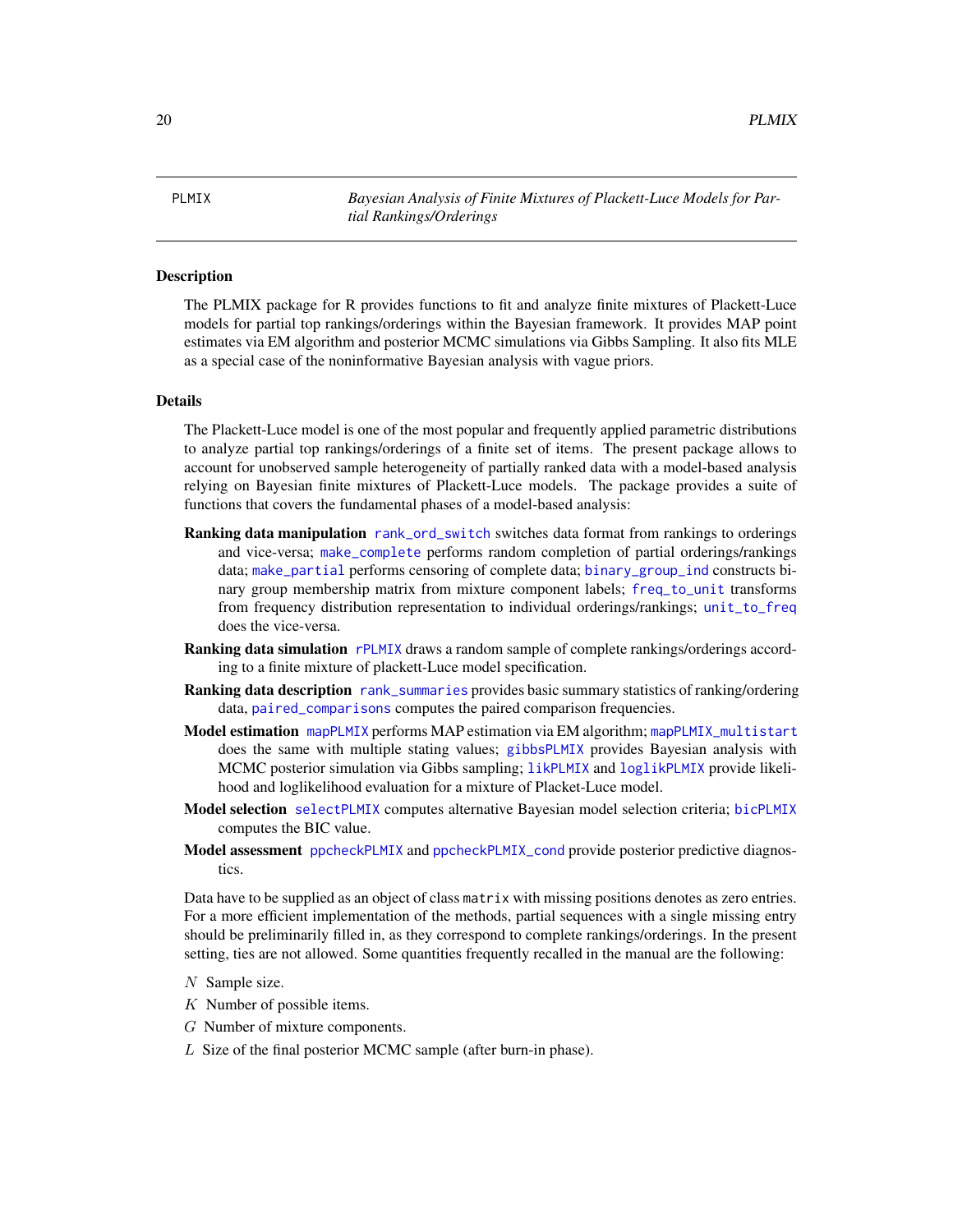# <span id="page-20-0"></span>ppcheckPLMIX 21

#### Author(s)

Cristina Mollica and Luca Tardella

Maintainer: Cristina Mollica <<cristina.mollica@uniroma1.it>>

#### References

Mollica, C., Tardella, L. (2016). Bayesian Plackett-Luce mixture models for partially ranked data. *Psychometrika* (published online): <http://dx.doi.org/10.1007/s11336-016-9530-0>

<span id="page-20-1"></span>

ppcheckPLMIX *Posterior predictive check for mixtures of Plackett-Luce models*

# Description

Perform posterior predictive check to assess the goodness-of-fit of Bayesian mixtures of Plackett-Luce models with a different number of components. See Details for further explanation.

# Usage

```
ppcheckPLMIX(pi_inv, seq_G, MCMCsampleP, MCMCsampleW, MAPestP = vector(mode =
  "list", length = length(seq_G)), MAPestW = vector(mode = "list", length =
  length(seq_G)), label_switching_adj = FALSE, top1 = TRUE, paired = TRUE,
  adj_post_sample = FALSE, parallel = FALSE)
```
#### Arguments

| pi_inv              | Numeric $N \times K$ data matrix of partial orderings.                                                                                                                                                                                                                                             |
|---------------------|----------------------------------------------------------------------------------------------------------------------------------------------------------------------------------------------------------------------------------------------------------------------------------------------------|
| $seq_G$             | Numeric vector with the number of components of the considered Plackett-Luce<br>mixtures.                                                                                                                                                                                                          |
| MCMCsampleP         | List of length length (seq_G), whose generic element is a numeric $L \times (G \ast K)$<br>matrix with the posterior MCMC samples of the component-specific support<br>parameters.                                                                                                                 |
| MCMCsampleW         | List of length length (seq_G), whose generic element is a numeric $L \times G$ matrix<br>with the posterior MCMC samples of the mixture weights.                                                                                                                                                   |
| MAPestP             | List of length length (seq_G), whose generic element is a numeric $G \times K$ ma-<br>trix with the MAP estimates of the component-specific support parameters. If<br>label_switching_adj argument is TRUE, this argument is necessary to be used<br>as pivot in the Pivotal Relabeling Algorithm. |
| MAPestW             | List of length length (seq_G), whose generic element is a numeric vector of $G$<br>MAP estimates of the mixture weights. If label_switching_adj argument is<br>TRUE, this argument is necessary to be used as pivot in the Pivotal Relabeling<br>Algorithm.                                        |
| label_switching_adj |                                                                                                                                                                                                                                                                                                    |
|                     | Logical: whether MCMC samples have to be processed to remove the label<br>switching phenomenon. See Details for further explanation. Default is FALSE.                                                                                                                                             |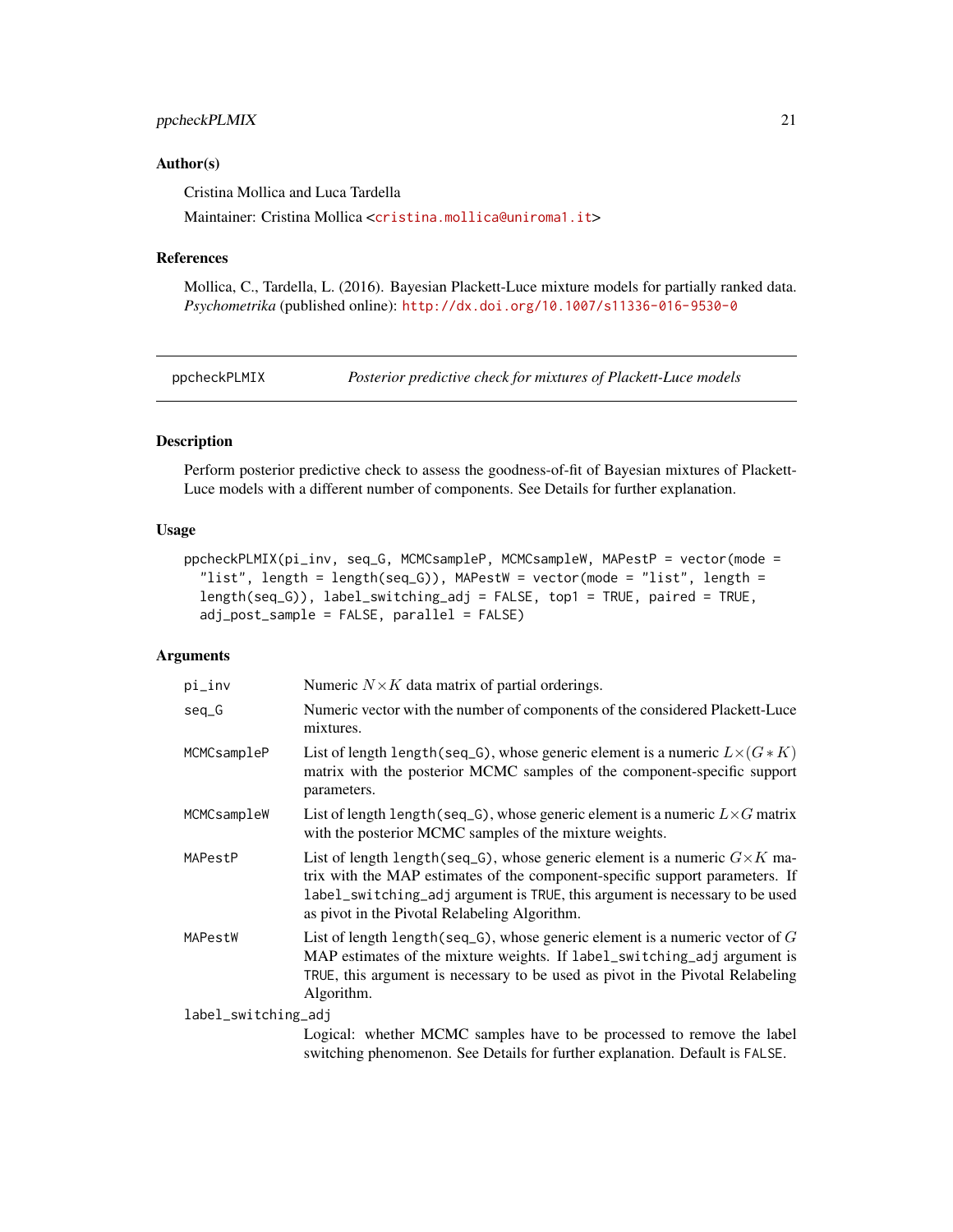<span id="page-21-0"></span>

| top1            | Logical: whether the posterior predictive $p$ -value based on top item frequencies<br>has to be computed. Default is TRUE.          |  |
|-----------------|-------------------------------------------------------------------------------------------------------------------------------------|--|
| paired          | Logical: whether the posterior predictive $p$ -value based on paired comparison<br>frequencies has to be computed. Default is TRUE. |  |
| adj_post_sample |                                                                                                                                     |  |
|                 | Logical: whether MCMC samples adjusted for label switching have to be re-<br>turned in the output. Default is FALSE.                |  |
| parallel        | Logical: whether parallelization should be used. Default is FALSE.                                                                  |  |

# Details

The ppcheckPLMIX function returns two posterior predictive  $p$ -values based on chi squared discrepancy variables involving, respectively,: (i) top item frequencies and (ii) paired comparison frequencies. In the presence of partial sequences in the input pi\_inv, the same missingness patterns of the observed dataset (i.e., the number of items ranked by each sample unit) are reproduced on the replicated datasets from the posterior predictive distribution.

The ppcheckPLMIX function also performs the label switching adjustment of the posterior MCMC samples via Pivotal Relabeling Algorithm, by employing the [pra](#page-0-0) function of the label. switching package.

# Value

A list of named objects:

post\_pred\_pvalue

|               | Numeric length(seq_G) $\times$ 2 matrix of posterior predictive p-values based on<br>top item and paired comparison frequencies. If top1 and/or paired arguments<br>are FALSE, corresponding matrix entries are NA.                                                     |
|---------------|-------------------------------------------------------------------------------------------------------------------------------------------------------------------------------------------------------------------------------------------------------------------------|
| final_sampleP | List of length length (seq G), whose generic element is a numeric $G \times K \times L$<br>array with the MCMC samples of the component-specific support parameters<br>adjusted for label switching. If adj_post_sample argument is FALSE, list ele-<br>ments are NULL. |
| final_sampleW | List of length length (seq_G), whose generic element is a numeric $L \times G$ matrix<br>with the MCMC samples of the mixture weights adjusted for label switching. If<br>adj_post_sample argument is FALSE, list elements are NULL.                                    |

# Author(s)

Cristina Mollica and Luca Tardella

# References

Mollica, C., Tardella, L. (2016). Bayesian Plackett-Luce mixture models for partially ranked data. *Psychometrika* (published online), DOI: 10.1007/s11336-016-9530-0.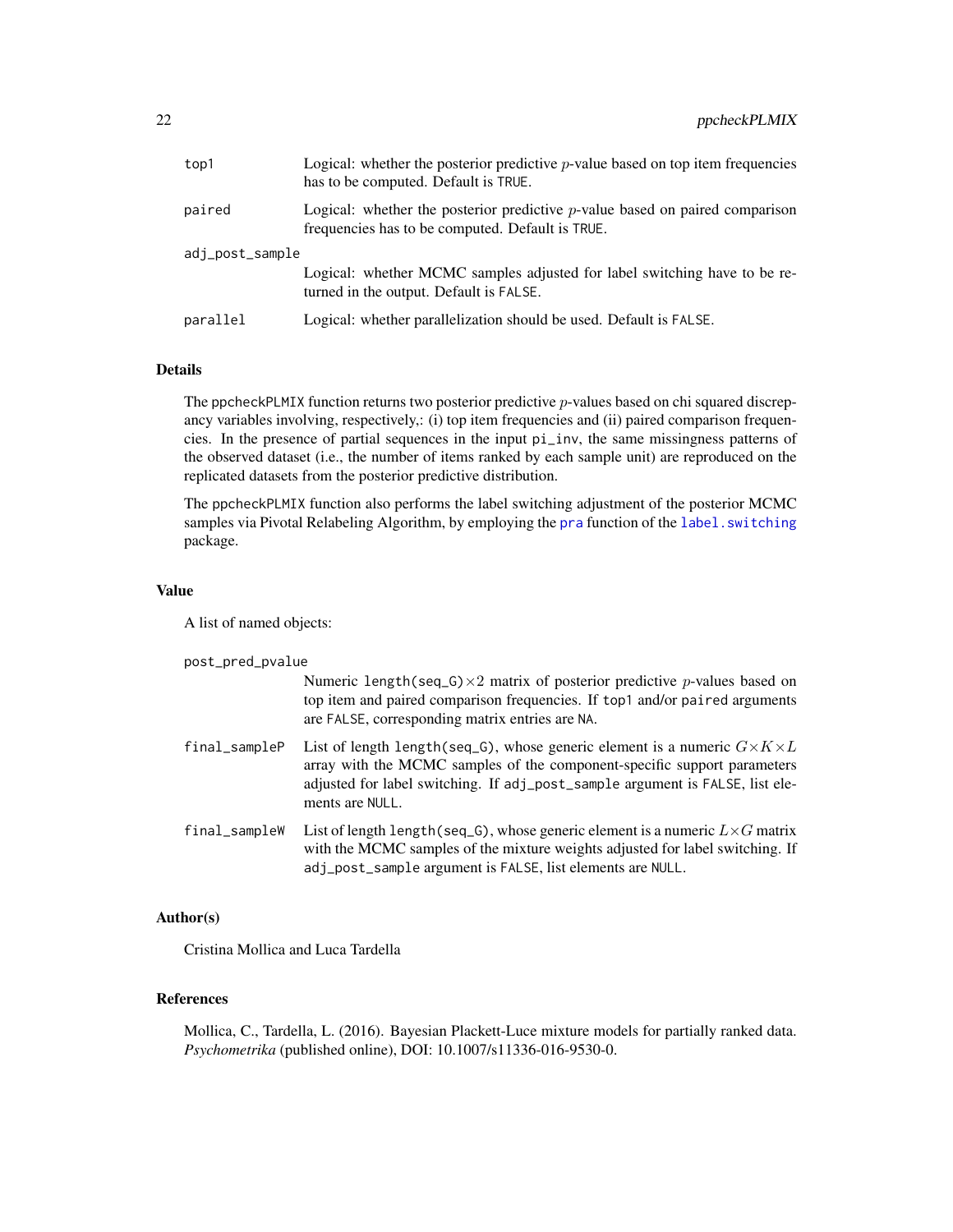# ppcheckPLMIX 23

```
library(PLMIX)
data(d_carconf)
K \leq -ncol(d\_carconf)mcmc_iterations=30
burnin=10
outputGIBBS_1 <- gibbsPLMIX(pi_inv=d_carconf, K=K, G=1, n_iter=mcmc_iterations,
                            n_burn=burnin)
outputGIBBS_2 <- gibbsPLMIX(pi_inv=d_carconf, K=K, G=2, n_iter=mcmc_iterations,
                            n_burn=burnin)
outputCHECK <- ppcheckPLMIX(pi_inv=d_carconf, seq_G=1:2,
                            MCMCsampleP=list(outputGIBBS_1$P, outputGIBBS_2$P),
                            MCMCsampleW=list(outputGIBBS_1$W, outputGIBBS_2$W))
outputCHECK$post_pred_pvalue
# Adjusting the posterior MCMC samples for label switching
library(PLMIX)
data(d_carconf)
K \leftarrow \text{ncol}(d_{\text{carconf}})n.starting=2
GG < -1outputMAP_1 <- mapPLMIX_multistart(pi_inv=d_carconf, K=K, G=GG,
                                    n_start=n.starting, n_iter=400*GG)
GG < - 2outputMAP_2 <- mapPLMIX_multistart(pi_inv=d_carconf, K=K, G=GG,
                                    n_start=n.starting, n_iter=400*GG)
mcmc_iterations=30
burnin=10
outputGIBBS_1 <- gibbsPLMIX(pi_inv=d_carconf, K=K, G=1, n_iter=mcmc_iterations,
                            n_burn=burnin, init=list(p=outputMAP_1$mod$P_map,
                            z=binary_group_ind(outputMAP_1$mod$classification,G=1)))
outputGIBBS_2 <- gibbsPLMIX(pi_inv=d_carconf, K=K, G=2, n_iter=mcmc_iterations,
                            n_burn=burnin, init=list(p=outputMAP_1$mod$P_map,
                            z=binary_group_ind(outputMAP_2$mod$classification,G=2)))
library(doParallel)
library(parallel)
# getDoParWorkers()
# registerDoParallel(detectCores())
registerDoParallel(2)
getDoParWorkers()
outputLABELSWITCHING <- ppcheckPLMIX(pi_inv=d_carconf, seq_G=1:2,
                                      MCMCsampleP=list(outputGIBBS_1$P, outputGIBBS_2$P),
                                      MCMCsampleW=list(outputGIBBS_1$W, outputGIBBS_2$W),
                              MAPestP=list(outputMAP_1$mod$P_map, outputMAP_2$mod$P_map),
                              MAPestW=list(outputMAP_1$mod$W_map, outputMAP_2$mod$W_map),
                                label_switching_adj = TRUE, top1 = FALSE, paired = FALSE,
                                      adj_post_sample = TRUE, parallel = TRUE)
str(outputLABELSWITCHING)
```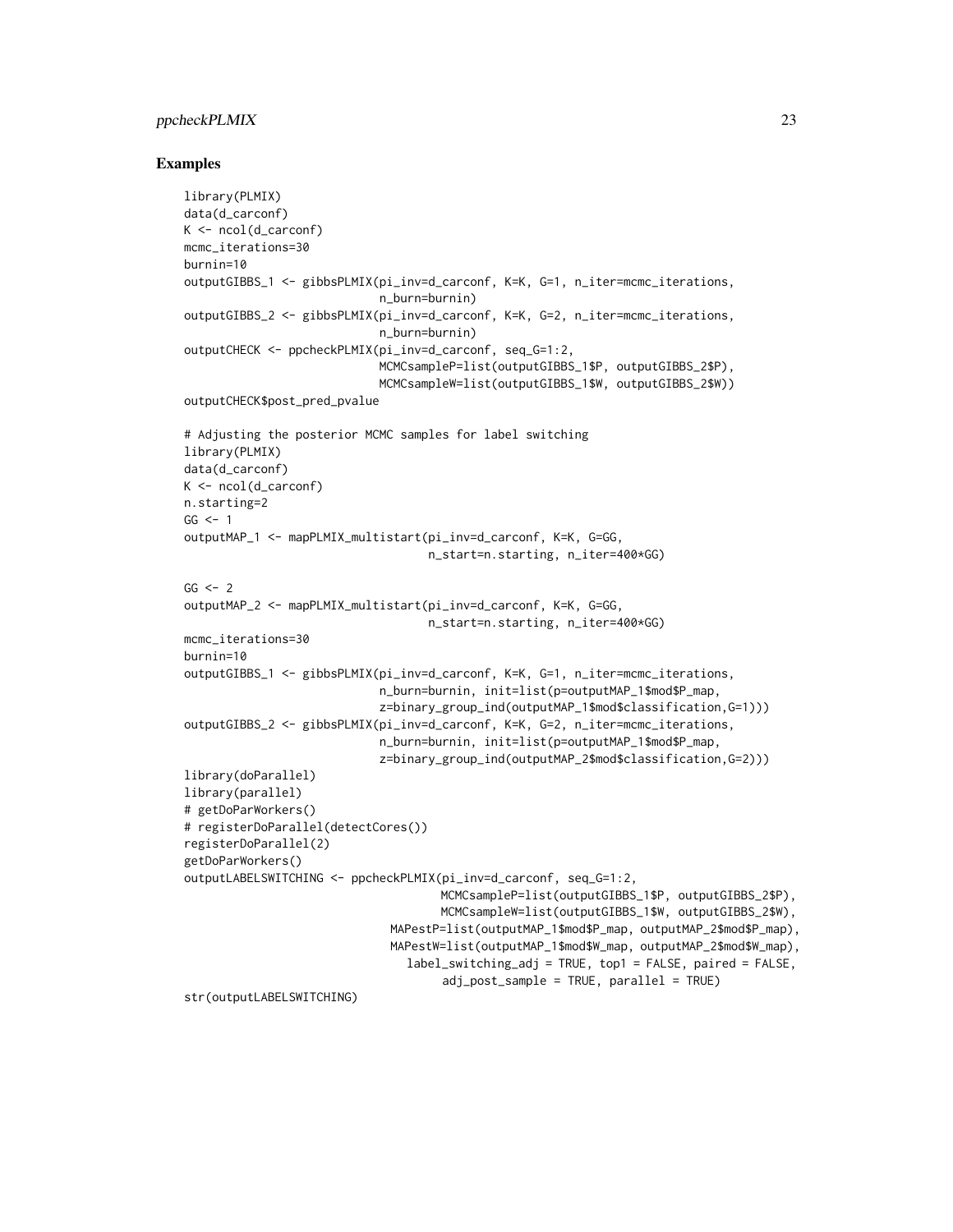<span id="page-23-1"></span><span id="page-23-0"></span>

# Description

Perform conditional posterior predictive check to assess the goodness-of-fit of Bayesian mixtures of Plackett-Luce models with a different number of components. See Details for further explanation.

# Usage

```
ppcheckPLMIX_cond(pi_inv, seq_G, MCMCsampleP, MCMCsampleW,
 MAPestP = vector(mode = "list", length = length(seq_G)),
 MAPestW = vector(model = "list", length = length(seq_G)),label_switching_adj = FALSE, top1 = TRUE, paired = TRUE,
  adj_post_sample = FALSE, parallel = FALSE)
```
# Arguments

| pi_inv              | Numeric $N \times K$ data matrix of partial orderings.                                                                                                                                                                                                                                             |
|---------------------|----------------------------------------------------------------------------------------------------------------------------------------------------------------------------------------------------------------------------------------------------------------------------------------------------|
| $seq_G$             | Numeric vector with the number of components of the considered Plackett-Luce<br>mixtures.                                                                                                                                                                                                          |
| MCMCsampleP         | List of length length (seq_G), whose generic element is a numeric $L \times (G \ast K)$<br>matrix with the posterior MCMC samples of the component-specific support<br>parameters.                                                                                                                 |
| MCMCsampleW         | List of length length (seq_G), whose generic element is a numeric $L \times G$ matrix<br>with the posterior MCMC samples of the mixture weights.                                                                                                                                                   |
| MAPestP             | List of length length (seq_G), whose generic element is a numeric $G \times K$ ma-<br>trix with the MAP estimates of the component-specific support parameters. If<br>label_switching_adj argument is TRUE, this argument is necessary to be used<br>as pivot in the Pivotal Relabeling Algorithm. |
| MAPestW             | List of length length (seq_G), whose generic element is a numeric vector of $G$<br>MAP estimates of the mixture weights. If label_switching_adj argument is<br>TRUE, this argument is necessary to be used as pivot in the Pivotal Relabeling<br>Algorithm.                                        |
| label_switching_adj |                                                                                                                                                                                                                                                                                                    |
|                     | Logical: whether MCMC samples have to be processed to remove the label<br>switching phenomenon. See Details for further explanation. Default is FALSE.                                                                                                                                             |
| top1                | Logical: whether the posterior predictive $p$ -value based on top item frequencies<br>has to be computed. Default is TRUE.                                                                                                                                                                         |
| paired              | Logical: whether the posterior predictive $p$ -value based on paired comparison<br>frequencies has to be computed. Default is TRUE.                                                                                                                                                                |
| adj_post_sample     |                                                                                                                                                                                                                                                                                                    |
|                     | Logical: whether MCMC samples adjusted for label switching have to be re-<br>turned in the output. Default is FALSE.                                                                                                                                                                               |
| parallel            | Logical: whether parallelization should be used. Default is FALSE.                                                                                                                                                                                                                                 |
|                     |                                                                                                                                                                                                                                                                                                    |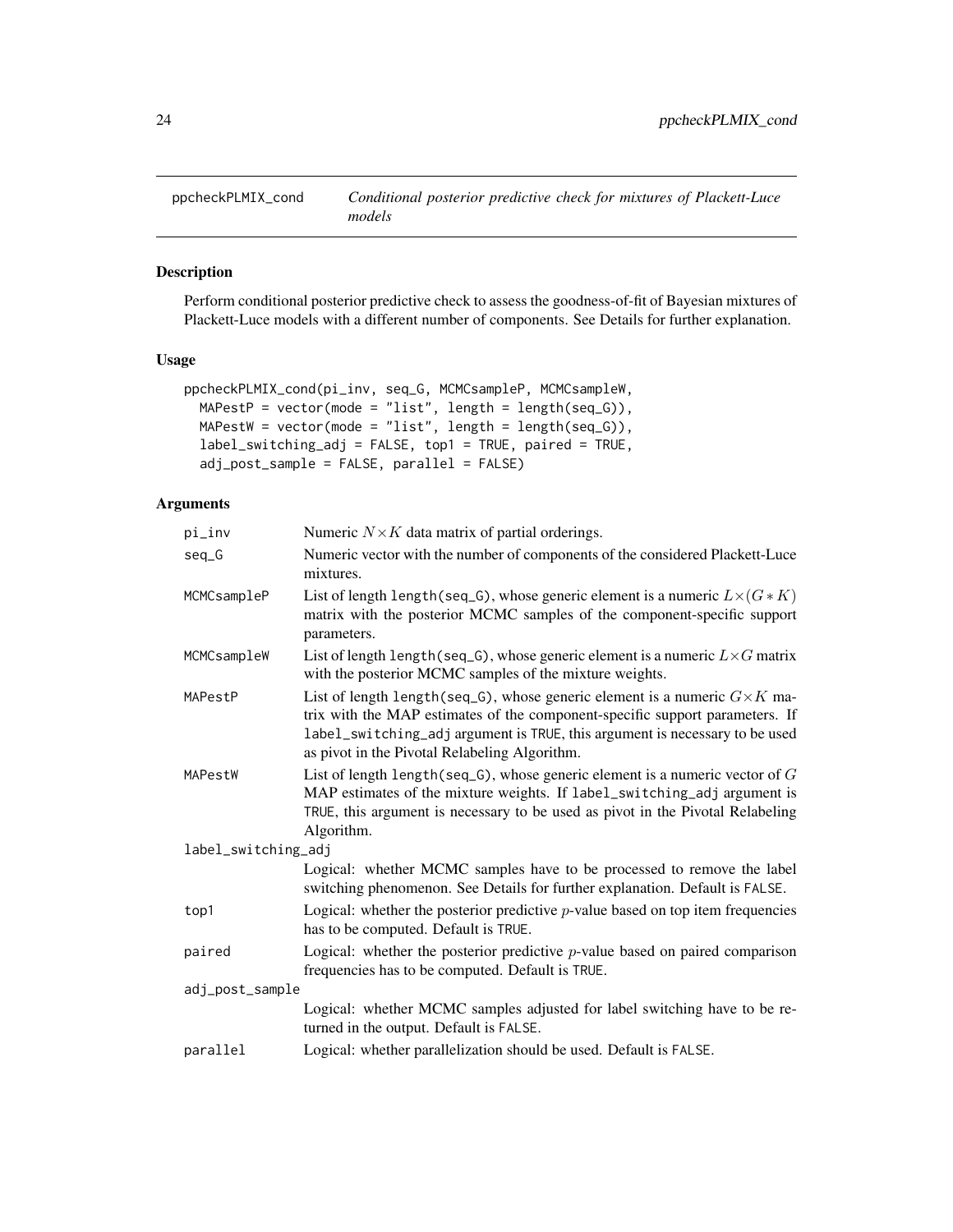# <span id="page-24-0"></span>Details

The ppcheckPLMIX\_cond function returns two posterior predictive  $p$ -values based on chi squared discrepancy variables involving, respectively,: (i) top item frequencies and (ii) paired comparison frequencies. In the presence of partial sequences in the input pi\_inv, the same missingness patterns of the observed dataset (i.e., the number of items ranked by each sample unit) are reproduced on the replicated datasets from the posterior predictive distribution.

The ppcheckPLMIX\_cond function also performs the label switching adjustment of the posterior MCMC samples via Pivotal Relabeling Algorithm, by employing the [pra](#page-0-0) function of the label. switching package.

#### Value

A list of named objects:

post\_pred\_pvalue\_cond

Numeric length(seq\_G) $\times$ 2 matrix of posterior predictive p-values based on top item and paired comparison frequencies. If top1 and/or paired argument is FALSE, corresponding matrix entries are NA.

final\_sampleP List of length length(seq\_G), whose generic element is a numeric  $G\times K\times L$ array with the MCMC samples of the component-specific support parameters adjusted for label switching. If adj\_post\_sample argument is FALSE, list elements are NULL.

final\_sampleW List of length length(seq\_G), whose generic element is a numeric  $L \times G$  matrix with the MCMC samples of the mixture weights adjusted for label switching. If adj\_post\_sample argument is FALSE, list elements are NULL.

#### Author(s)

Cristina Mollica and Luca Tardella

#### References

Mollica, C., Tardella, L. (2016). Bayesian Plackett-Luce mixture models for partially ranked data. *Psychometrika* (published online), DOI: 10.1007/s11336-016-9530-0.

```
library(PLMIX)
data(d_carconf)
K \leq -\text{ncol}(d_{\text{carcon}}f)mcmc_iterations=30
burnin=10
outputGIBBS_1 <- gibbsPLMIX(pi_inv=d_carconf, K=K, G=1, n_iter=mcmc_iterations,
                             n_burn=burnin)
outputGIBBS_2 <- gibbsPLMIX(pi_inv=d_carconf, K=K, G=2, n_iter=mcmc_iterations,
                             n_burn=burnin)
outputCHECKCOND <- ppcheckPLMIX_cond(pi_inv=d_carconf, seq_G=1:2,
                                      MCMCsampleP=list(outputGIBBS_1$P, outputGIBBS_2$P),
                                      MCMCsampleW=list(outputGIBBS_1$W, outputGIBBS_2$W))
outputCHECKCOND$post_pred_pvalue
```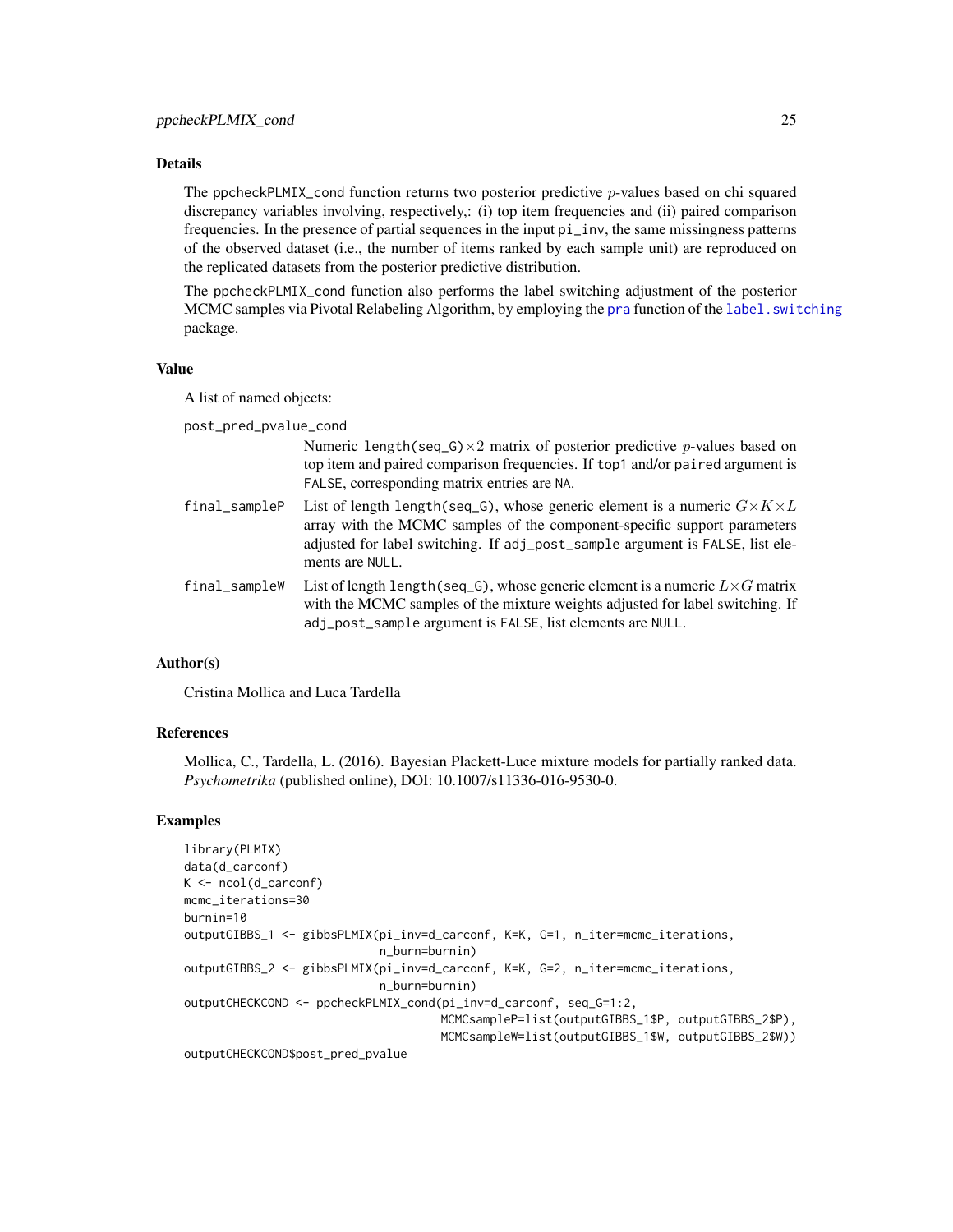<span id="page-25-1"></span><span id="page-25-0"></span>

# Description

Convert the format of the input dataset from orderings to rankings and vice versa.

#### Usage

```
rank_ord_switch(data, format = c("ordering", "ranking"), nranked = NULL)
```
#### Arguments

| data    | Numeric $N \times K$ data matrix of partial sequences.                                        |
|---------|-----------------------------------------------------------------------------------------------|
| format  | Character string indicating the format of the data argument.                                  |
| nranked | Optional numeric vector of length $N$ with the number of items ranked by each<br>sample unit. |

# Value

Numeric  $N \times K$  data matrix of partial sequences with inverse format.

# Author(s)

Cristina Mollica and Luca Tardella

# References

Mollica, C., Tardella, L. (2016). Bayesian Plackett-Luce mixture models for partially ranked data. *Psychometrika* (published online), DOI: 10.1007/s11336-016-9530-0.

Mollica, C., Tardella, L. (2014). Epitope profiling via mixture modeling for ranked data. *Statistics in Medicine*, 33(21), pages 3738–3758, ISSN: 0277-6715, DOI: 10.1002/sim.6224.

```
library(PLMIX)
data(d_dublinwest)
head(d_dublinwest)
rank_ord_switch(data=head(d_dublinwest), format="ordering")
```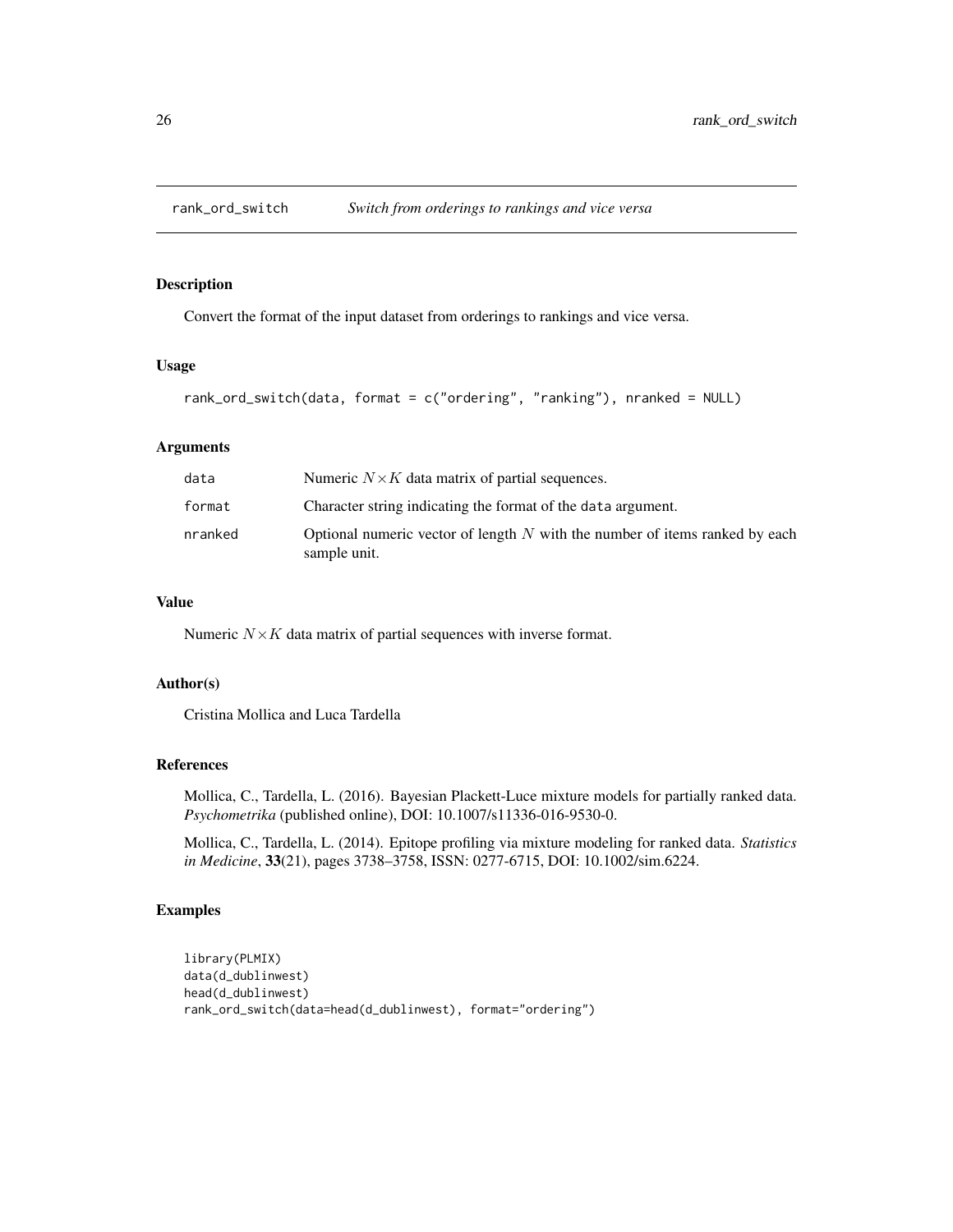<span id="page-26-1"></span><span id="page-26-0"></span>

# Description

Compute rank summaries and censoring patterns for a partial ordering/ranking dataset.

# Usage

```
rank_summaries(data, format = c("ordering", "ranking"), mean_rank = TRUE,
 marginals = TRUE, pairedcomparisons = TRUE)
```
# Arguments

| data              | Numeric $N \times K$ data matrix of partial sequences.                |
|-------------------|-----------------------------------------------------------------------|
| format            | Character string indicating the format of the data argument.          |
| mean_rank         | Logical: whether the mean rank vector has to be computed.             |
| marginals         | Logical: whether the marginal rank distributions have to be computed. |
| pairedcomparisons |                                                                       |
|                   | I agreed whather the noised companies matrix has to be computed       |

Logical: whether the paired comparison matrix has to be computed.

#### Value

A list of named objects:

| nranked           | Numeric vector of length $N$ with the number of items ranked by each sample<br>unit.                                                                                  |  |
|-------------------|-----------------------------------------------------------------------------------------------------------------------------------------------------------------------|--|
| nranked_distr     | Frequency distribution of the nranked vector.                                                                                                                         |  |
| missing_positions |                                                                                                                                                                       |  |
|                   | Numeric vector of length $K$ with the number of missing positions for each item.                                                                                      |  |
| mean_rank         | Numeric vector of length $K$ with the mean rank of each item.                                                                                                         |  |
| marginals         | Numeric $K \times K$ matrix of the marginal rank distributions: the $(i, j)$ -th entry<br>indicates the number of units that ranked item $i$ in the $j$ -th position. |  |
| pairedcomparisons |                                                                                                                                                                       |  |
|                   | Numeric $K \times K$ paired comparison matrix: the $(i, i')$ -th entry indicates the num-<br>ber of sample units that preferred item $i$ to item $i'$ .               |  |

# Author(s)

Cristina Mollica and Luca Tardella

# References

Mollica, C., Tardella, L. (2016). Bayesian Plackett-Luce mixture models for partially ranked data. *Psychometrika* (published online), DOI: 10.1007/s11336-016-9530-0.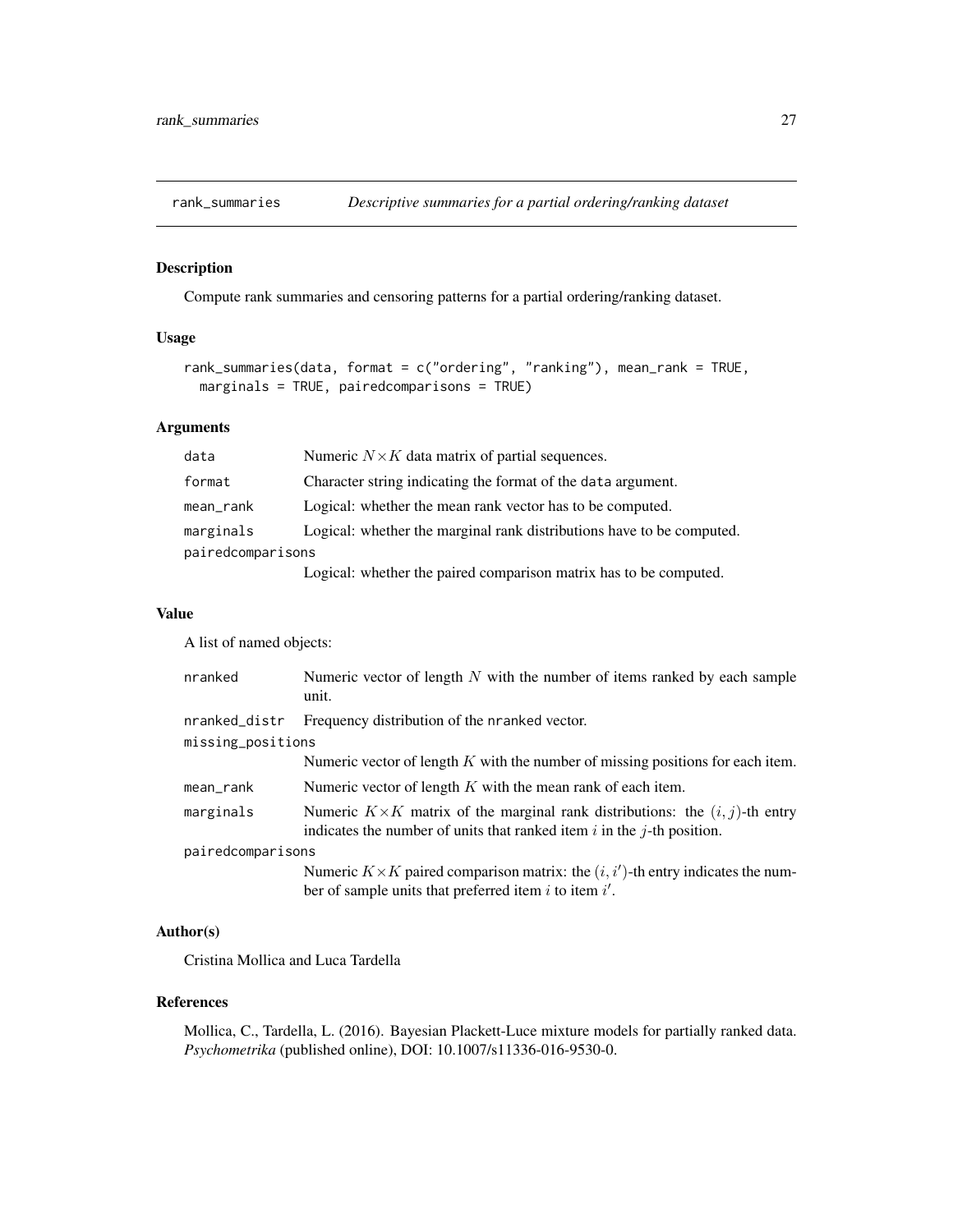# Examples

```
library(PLMIX)
data(d_carconf)
rank_summaries(data=d_carconf, format="ordering")
```
<span id="page-27-1"></span>

**Random sample from a mixture of Plackett-Luce models** 

# Description

Draw a random sample from a G-component mixture of Plackett-Luce models.

# Usage

```
rPLMIX(n = 1, K, G, p = t(matrix(1/K, nrow = K, ncol = G)),
 ref_corder = t(matrix(1:K, nrow = K, ncol = G)), weights = rep(1/G, G),rankingoutput = FALSE)
```
# Arguments

| n             | Number of observations to be sampled. Default is 1.                                                                                        |
|---------------|--------------------------------------------------------------------------------------------------------------------------------------------|
| K             | Number of possible items.                                                                                                                  |
| G             | Number of mixture components.                                                                                                              |
| p             | Numeric $G \times K$ matrix of component-specific support parameters. Default is<br>equal support parameters (uniform mixture components). |
| ref_order     | Numeric $G\times K$ matrix of component-specific reference orders. Default is for-<br>ward orders (Plackett-Luce mixture components).      |
| weights       | Numeric vector of $G$ mixture weights. Default is equal weights.                                                                           |
| rankingoutput | Logical: whether the final simulated dataset should be expressed in the ranking<br>format. Default is FALSE.                               |

#### Details

Positive values are required for p and weights arguments (normalization is not necessary). A permutation of the first  $K$  integers has to be specified for each row of the ref\_order argument. By changing the default setting of the ref\_order argument, a sample from a  $G$ -component mixture of Extended Plackett-Luce models is returned.

#### Value

If  $G = 1$ , a numeric  $N \times K$  matrix of simulated complete sequences. If  $G > 1$ , a list of two named objects:

| comp     | Numeric vector of n component memberships.                   |
|----------|--------------------------------------------------------------|
| sim_data | Numeric $N \times K$ matrix of simulated complete sequences. |

<span id="page-27-0"></span>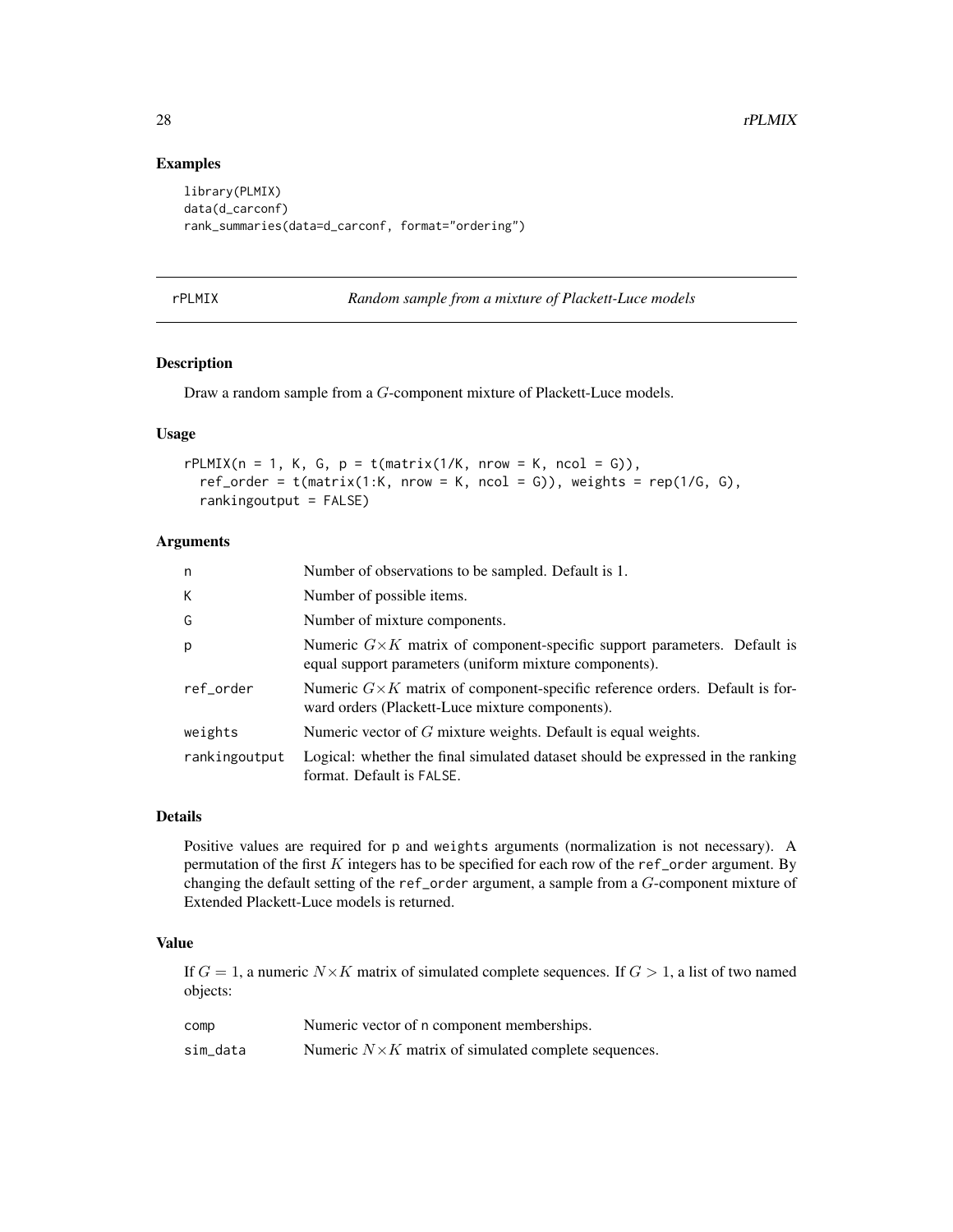#### <span id="page-28-0"></span>selectPLMIX 29

#### Author(s)

Cristina Mollica and Luca Tardella

#### References

Mollica, C., Tardella, L. (2016). Bayesian Plackett-Luce mixture models for partially ranked data. *Psychometrika* (published online), DOI: 10.1007/s11336-016-9530-0.

Mollica, C., Tardella, L. (2014). Epitope profiling via mixture modeling for ranked data. *Statistics in Medicine*, 33(21), pages 3738–3758, ISSN: 0277-6715, DOI: 10.1002/sim.6224.

#### Examples

```
library(PLMIX)
K < -6G \le -3support_par <- matrix(1:(G*K), nrow=G, ncol=K)
weights_par <- c(0.50, 0.25, 0.25)
set.seed(47201)
simulated_data <- rPLMIX(n=5, K=K, G=G, p=support_par, weights=weights_par)
simulated_data$comp
simulated_data$sim_data
```
<span id="page-28-1"></span>

| selectPLMIX |  | Bayesian selection criteria for mixtures of Plackett-Luce models |
|-------------|--|------------------------------------------------------------------|
|             |  |                                                                  |

# Description

Compute Bayesian comparison criteria for mixtures of Plackett-Luce models with a different number of components.

#### Usage

```
selectPLMIX(pi_inv, seq_G, MCMCsampleP = vector(mode = "list", length =
  length(seq_G)), MCMCsampleW = vector(mode = "list", length = length(seq_G)),
 MAPestP, MAPestW, log\_lik = vector(model = "list", length = length(seq_G)),deviance, post\_summary = c("mean", "median"), parallel = FALSE)
```
#### Arguments

| pi_inv      | Numeric $N \times K$ data matrix of partial orderings.                                                                                                                             |
|-------------|------------------------------------------------------------------------------------------------------------------------------------------------------------------------------------|
| seg_G       | Numeric vector with the number of components of the considered Plackett-Luce<br>mixtures.                                                                                          |
| MCMCsampleP | List of length length (seq_G), whose generic element is a numeric $L \times (G \ast K)$<br>matrix with the posterior MCMC samples of the component-specific support<br>parameters. |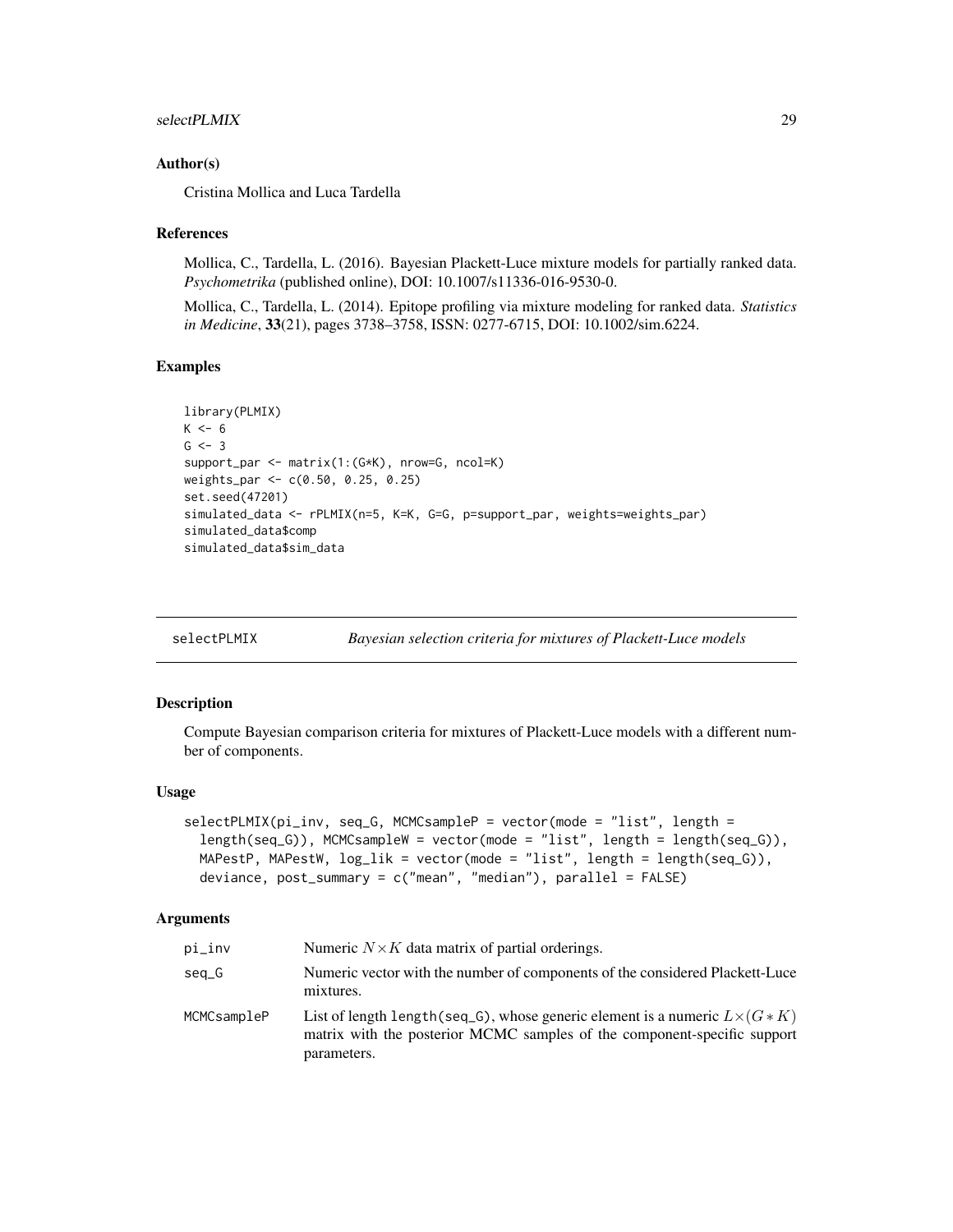| MCMCsampleW  | List of length length (seq_G), whose generic element is a numeric $L \times G$ matrix<br>with the posterior MCMC samples of the mixture weights.                                                                                                                                           |
|--------------|--------------------------------------------------------------------------------------------------------------------------------------------------------------------------------------------------------------------------------------------------------------------------------------------|
| MAPestP      | List of length length (seq_G), whose generic element is a numeric $G \times K$ ma-<br>trix with the MAP estimates of the component-specific support parameters.                                                                                                                            |
| MAPestW      | List of length length (seq_G), whose generic element is a numeric vector of $G$<br>MAP estimates of the mixture weights.                                                                                                                                                                   |
| log_lik      | List of length length (seq_G), whose generic element is a numeric vector of<br>posterior log-likelihood values.                                                                                                                                                                            |
| deviance     | List of length length (seq_G), whose generic element is a numeric vector of<br>posterior deviance values.                                                                                                                                                                                  |
| post_summary | Character string indicating the summary statistic for computing the point esti-<br>mates of the Plackett-Luce mixture parameters from the posterior MCMC sam-<br>ple. This argument is ignored when MAP estimates are supplied in the MAPestP<br>and MAPestW arguments. Default is "mean". |
| parallel     | Logical: whether parallelization should be used. Default is FALSE.                                                                                                                                                                                                                         |
|              |                                                                                                                                                                                                                                                                                            |

# Value

A list of named objects:

| point_estP                      | List of length length (seq_G), whose generic element is a numeric $G \times K$ ma-<br>trix with the point estimates of the component-specific support parameters.                |  |
|---------------------------------|----------------------------------------------------------------------------------------------------------------------------------------------------------------------------------|--|
| point_estW                      | List of length length (seq_G), whose generic element is a numeric vector with<br>the $G$ point estimates of the mixture weights.                                                 |  |
| fitting_measures                |                                                                                                                                                                                  |  |
|                                 | Numeric length(seq_G) $\times$ 2 matrix with the fitting measures given by the pos-<br>terior expected deviance D_bar and the deviance D_hat evaluated at the point<br>estimate. |  |
| effective_number _of_parameters |                                                                                                                                                                                  |  |
|                                 | Numeric length (seq_G) $\times$ 2 matrix of penalty terms pD and pV.                                                                                                             |  |
| selection_criteria              |                                                                                                                                                                                  |  |
|                                 | Numeric length(seq_G) $\times$ 6 matrix of Bayesian model selection criteria: DIC1,<br>DIC2, BPIC1, BPIC2, BICM1 and BICM2. See Details for further explanation.                 |  |

# Author(s)

Cristina Mollica and Luca Tardella

# References

Mollica, C., Tardella, L. (2016). Bayesian Plackett-Luce mixture models for partially ranked data. *Psychometrika* (published online), DOI: 10.1007/s11336-016-9530-0.

Ando, T. (2007). Bayesian predictive information criterion for the evaluation of hierarchical Bayesian and empirical Bayes models. *Biometrika*, 94(2), pages 443–458.

Raftery, A. E, Satagopan, J. M., Newton M. A., Krivitsky, P. N. (2007). BAYESIAN STATISTICS 8. *Proceedings of the eighth Valencia International Meeting 2006*, pages 371–416. Oxford University Press.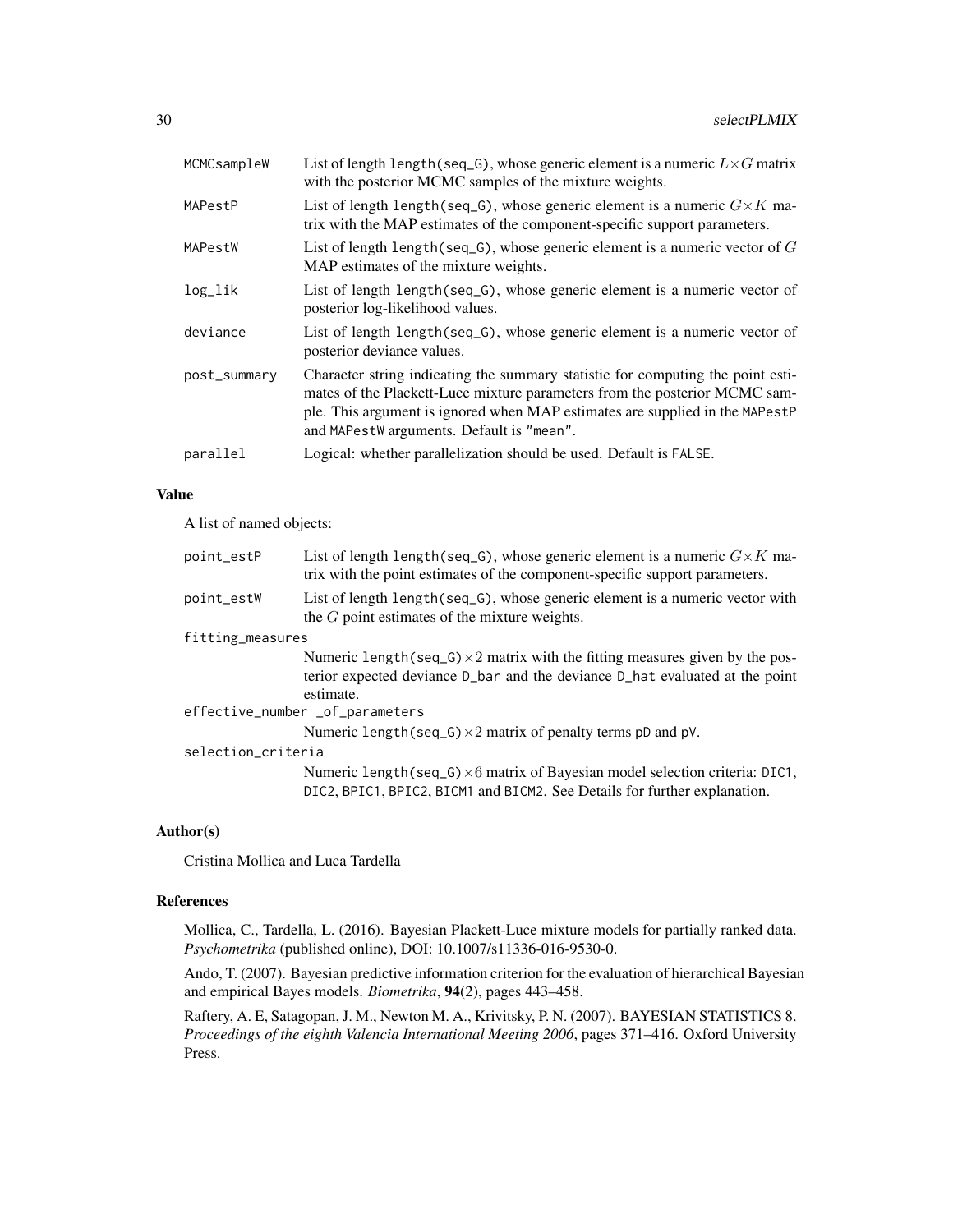<span id="page-30-0"></span>Gelman, A, Carlin, J. B., Stern, H. S., Rubin, D. B. (2004). Bayesian data analysis. Chapman \& Hall/CRC, Second Edition, ISBN: 1-58488-388-X. New York.

Spiegelhalter, D. J., Best, N. G., Carlin, B. P., Van Der Linde, A. (2002). Bayesian measures of model complexity and fit. *Journal of the Royal Statistical Society: Series B (Statistical Methodology)*, 64(4), pages 583–639.

#### Examples

```
library(PLMIX)
data(d_carconf)
K <- ncol(d_carconf)
n.starting=2
GG < -1outputMAP_1 <- mapPLMIX_multistart(pi_inv=d_carconf, K=K, G=GG,
                                   n_start=n.starting, n_iter=400*GG)
GG < - 2outputMAP_2 <- mapPLMIX_multistart(pi_inv=d_carconf, K=K, G=GG,
                                   n_start=n.starting, n_iter=400*GG)
mcmc_iterations=30
burnin=10
outputGIBBS_1 <- gibbsPLMIX(pi_inv=d_carconf, K=K, G=1, n_iter=mcmc_iterations,
                           n_burn=burnin, init=list(p=outputMAP_1$mod$P_map,
                           z=binary_group_ind(outputMAP_1$mod$classification,G=1)))
outputGIBBS_2 <- gibbsPLMIX(pi_inv=d_carconf, K=K, G=2, n_iter=mcmc_iterations,
                            n_burn=burnin, init=list(p=outputMAP_1$mod$P_map,
                            z=binary_group_ind(outputMAP_2$mod$classification,G=2)))
outputSELECT <- selectPLMIX(pi_inv=d_carconf, seq_G=1:2,
                            MAPestP=list(outputMAP_1$mod$P_map, outputMAP_2$mod$P_map),
                           MAPestW=list(outputMAP_1$mod$W_map, outputMAP_2$mod$W_map),
                          deviance=list(outputGIBBS_1$deviance, outputGIBBS_2$deviance))
outputSELECT$selection_criteria
```
<span id="page-30-1"></span>unit\_to\_freq *Frequency distribution from the individual rankings/orderings.*

#### **Description**

Construct the frequency distribution of the observed sequences from the dataset of individual rankings/orderings.

#### Usage

unit\_to\_freq(data)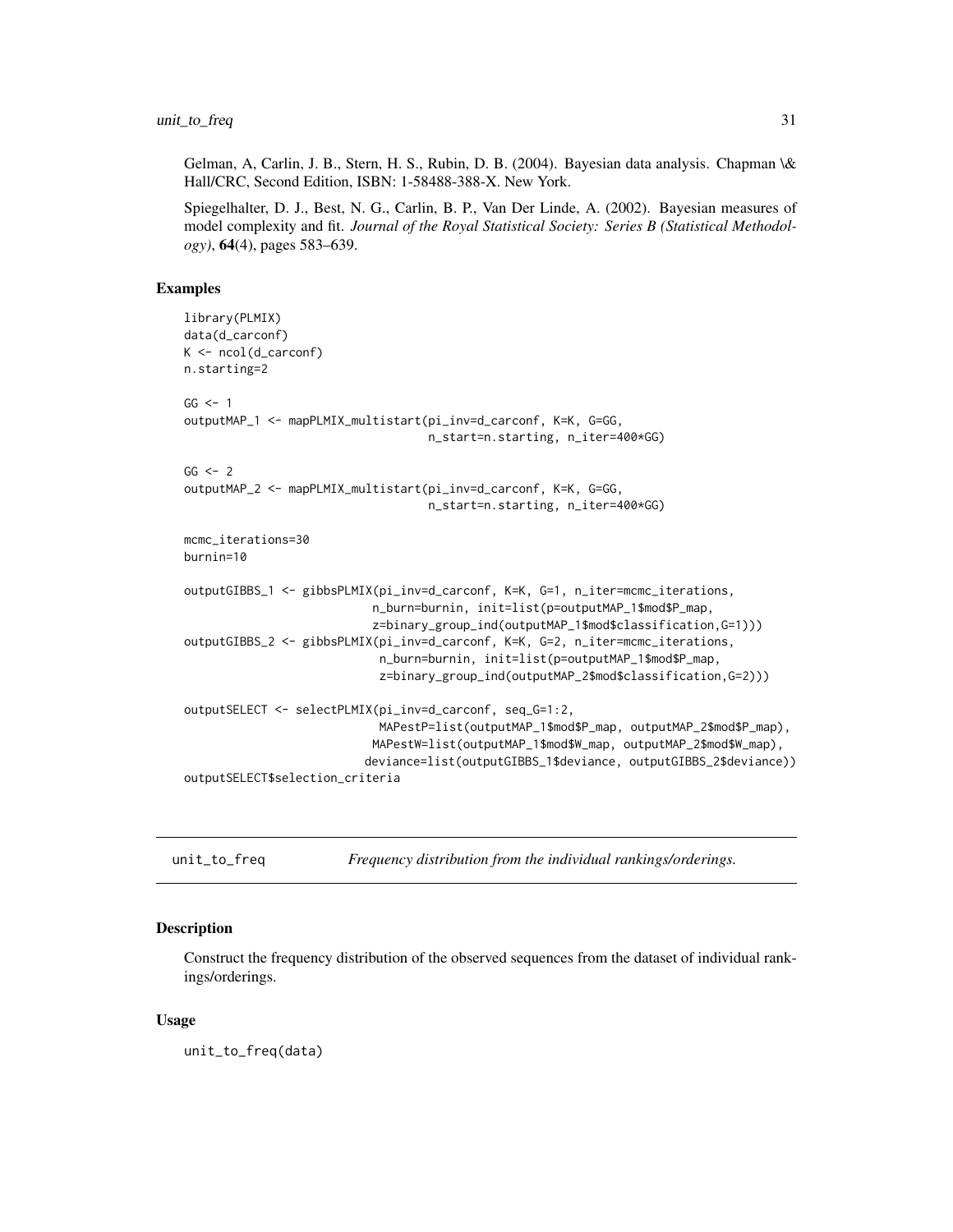# Arguments

data Numeric  $N \times K$  data matrix of observed individual sequences.

# Value

Numeric matrix of the observed sequences with the corresponding frequencies indicated in the last  $(K + 1)$ -th column.

# Author(s)

Cristina Mollica and Luca Tardella

# Examples

library(PLMIX) data(d\_german) unit\_to\_freq(data=d\_german)